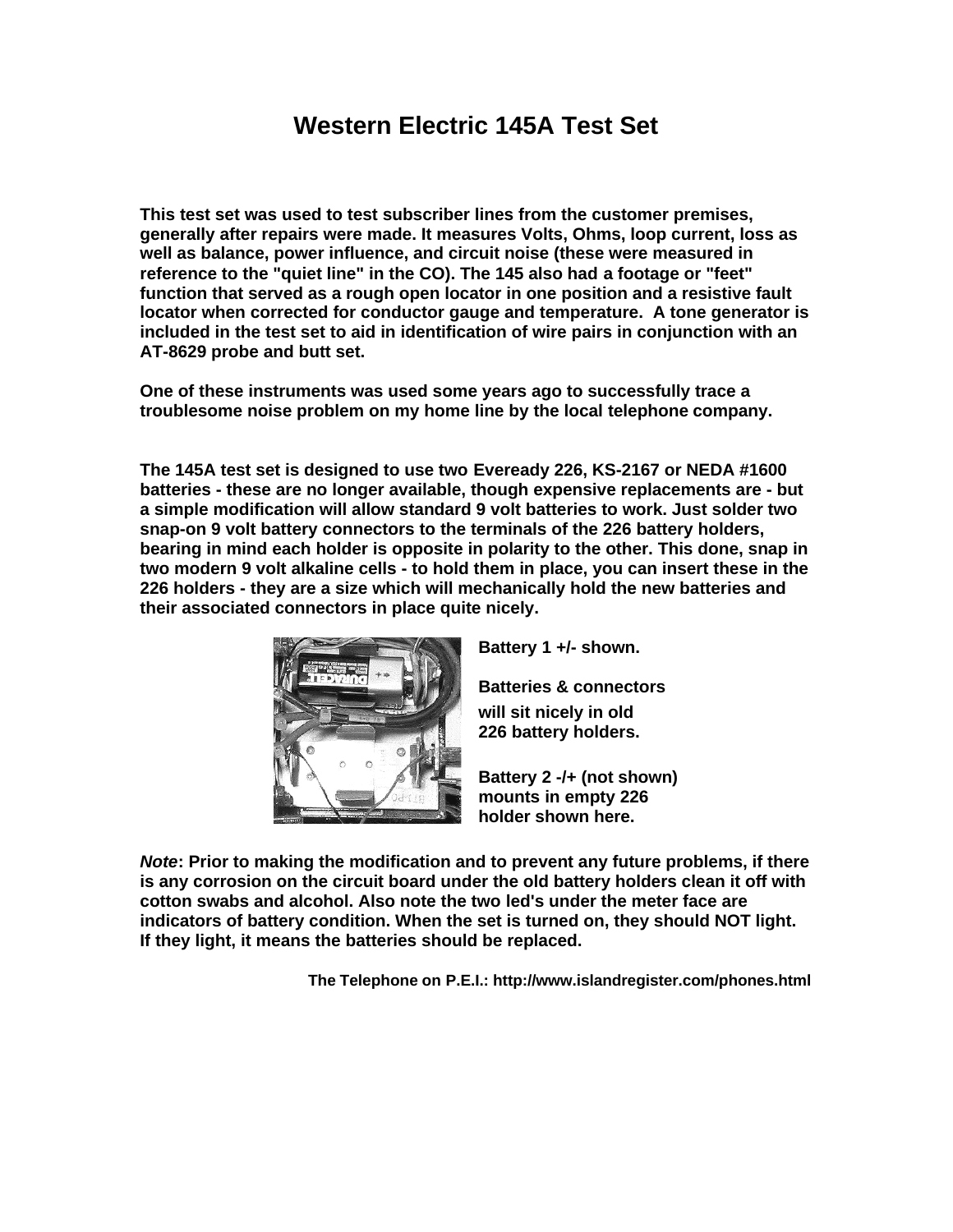

 $\mathcal{E}^{\mathcal{E}}$ 

المتفارقتين

145A TEST SET ķ, **OPERATOR'S MANUAL** 

> Issue 1 October 1, 1977

1. se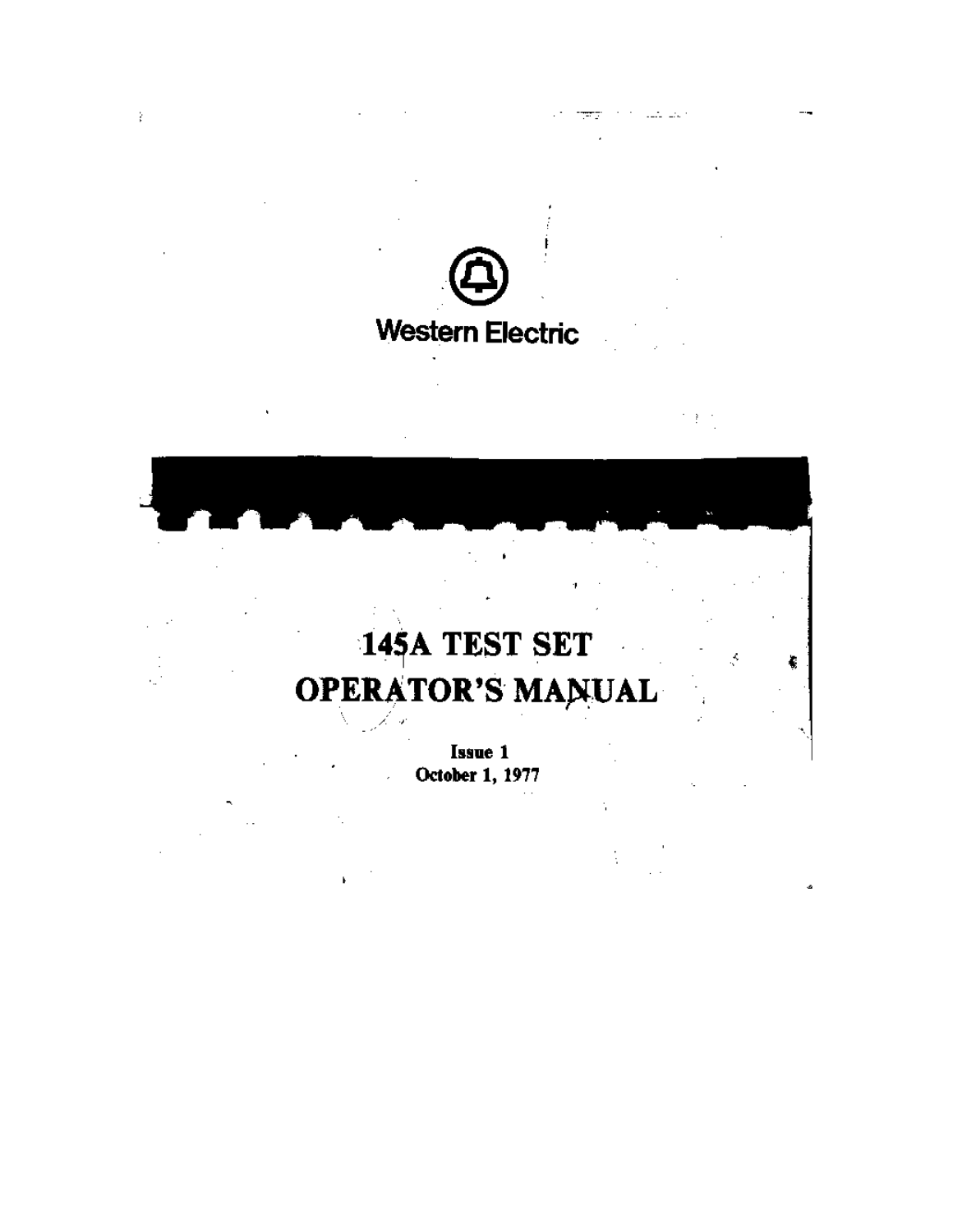| $1 - 1$ |                               |    |    |
|---------|-------------------------------|----|----|
|         | TABLE OF CONTENTS             |    |    |
|         | TEST SFT FEATURES             | ۱۰ |    |
|         | TEST SET CHECK                | 7  |    |
|         | RESISTANCE TESTING            | 8  |    |
|         | RINGER DETECTION              | 12 |    |
|         | DC VOLTAGE MEASUREMENT        | 4  |    |
|         | AC VOLTAGE MEASUREMENT        | 18 |    |
|         | CABLE PAIR LENGTH MEASUREMENT | 20 |    |
|         | LOCATING AN UPEN CONDUCTOR    | 26 |    |
|         |                               |    | ij |
|         |                               |    |    |
|         |                               |    |    |

| ٠                                                          |         |
|------------------------------------------------------------|---------|
| PAIR IDENTIFICATION                                        | ۰<br>30 |
| LINE CURRENT MEASUREMENT<br>$\sim$                         | 32      |
| CIRCUIT LOSS MEASUREMENT                                   | 36      |
| METALLIC NOISE MEASUREMENT                                 | 40      |
| LONGITUDINAL NOISE MEASUREMENT                             | 44      |
| DETERMINING CABLE PAIR LENGTH BY<br>RESISTANCE MEASUREMENT | 47      |

 $\mathcal{L}^{\text{max}}_{\text{max}}$  , where  $\mathcal{L}^{\text{max}}_{\text{max}}$ 

 $\overline{a}$ 

 $iii$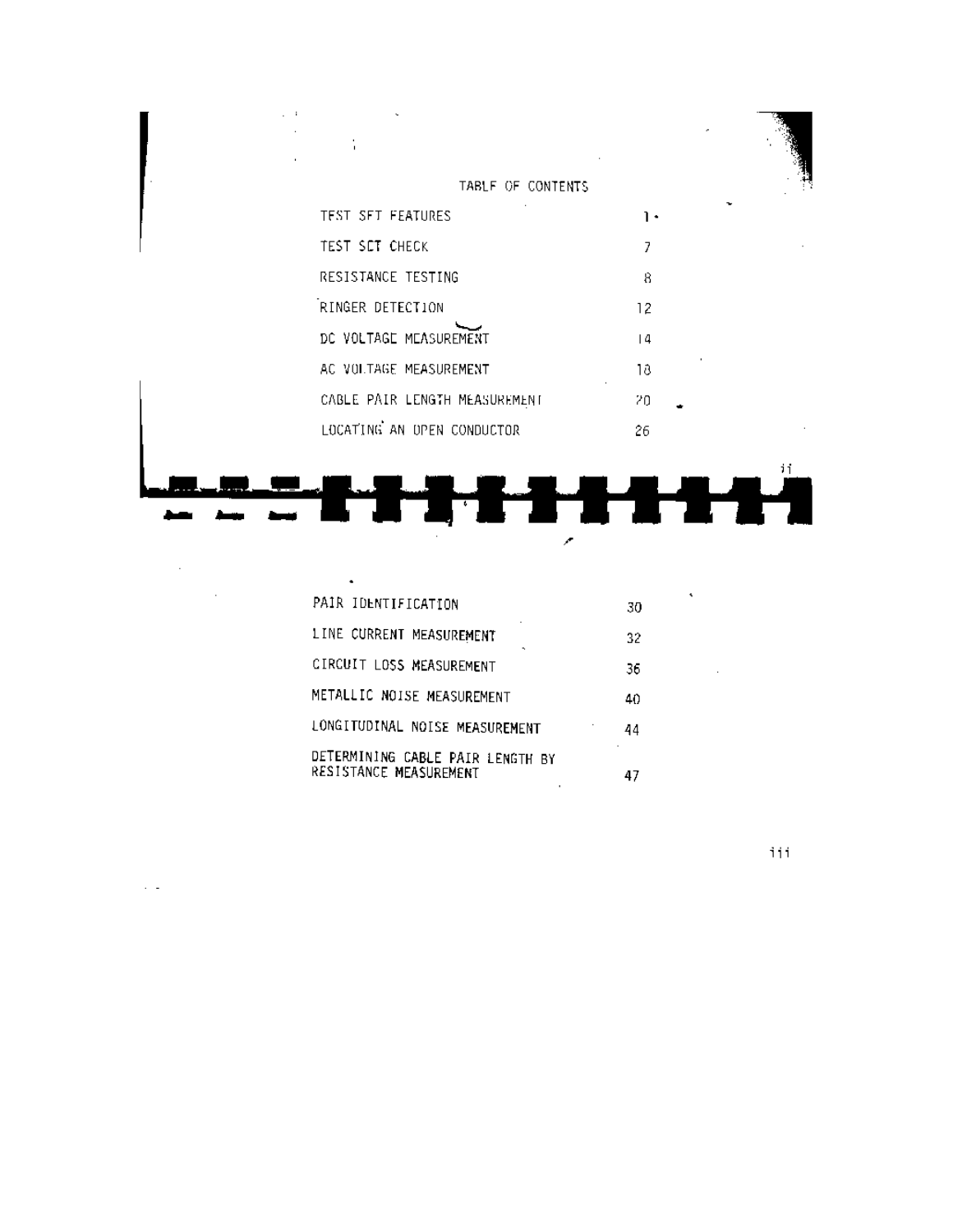

 $\cdot$ 

# TEST SET FEATURES

The 145A is a general-purpose test set able to perform several functions. This set is useful to crafts personnel working in construction, installation, or repair of subscriber loop facilities.

For more detailed instruction on the 145A TEST SET, see BSP 105-245-100.

The selector knob on the 145A TEST SET may be positioned as follows:

OHMS: measures 100 ohms midscale, 300 ohms full scale.

 $\sim 40$ 

المنادر والمنفس المستقلم المستقلة مساورة والمستقلة أنتأل أواد والمستقلة والمستقل المستقلة المتأمر المستمر المتأ

OHMS x 1000: measures 1000 kilohms midscale, 3 megohms full scale.

 $\mathbf{I}$ 

VOLTS: measures 200 volts full scale.

للمسا

VOLTS  $\div$  10: measures 20 volts full scale.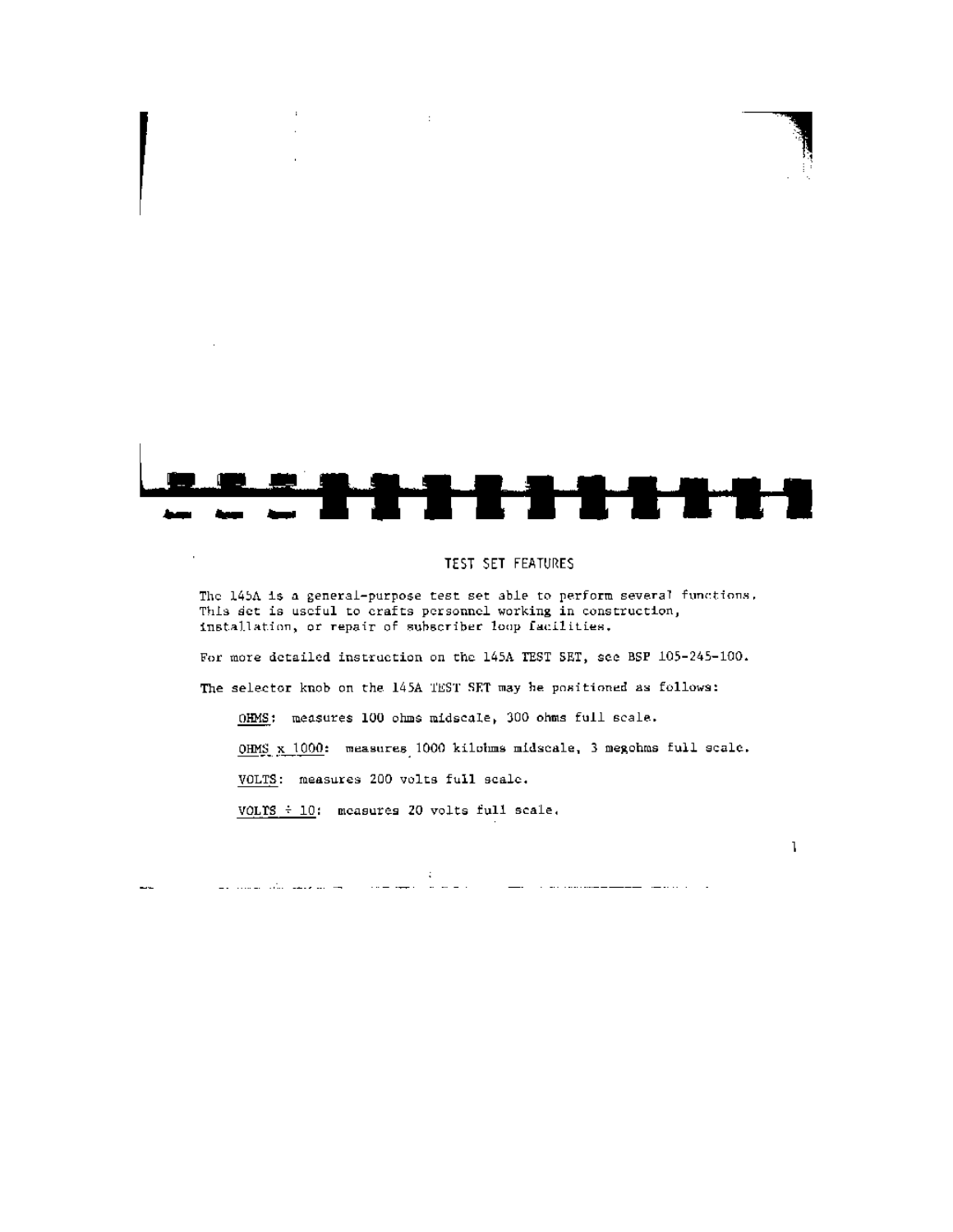#### TEST SET FEATURES, continued

FEET: measures 200 feet full scale.

FEET x 10: measures 2000 feet full scale.

FEET x 100: measures 20,000 feet full scale.

TONE: produces a distinctive two-frequency warbling tone of approximately 550 and 1000 hertz.

LINE CUR (MA): measures 100 milliamps full scale (measures line current from the central office for operation of an off-hook station. telephone).

CKT LOSS (DB): measures 30 decibels full scale (measures loop circuit loss in dB using the 1000 Hz, 0 dhm tone from the central office; may also be used to measure gain by using the attenuator switches).



 $\underline{\text{DIAL}}$ : provides a 1000 Hz, 0 dbm tone when a 1011 handset is connected Lo the dial terminals and the central office is dialed; provides a quiet termination for measuring circuit loss or noise when a 1013 handset is connected and the central office is dialed.

NOISE (DBRNC): measures metallic (tip to ring) noise or longitudinal (tip or ring to ground) noise of subscriber loops.

The switches on the lower face of the test set, from left to right, are as follows:

FT-NOISE CKT LOSS CAL: turn this knob to calibrate the feet, circuit loss, and noise scales on the meter.

+200B: use this push-to-operate, push-to-release switch to add 20 dB of attenuation as you measure noise.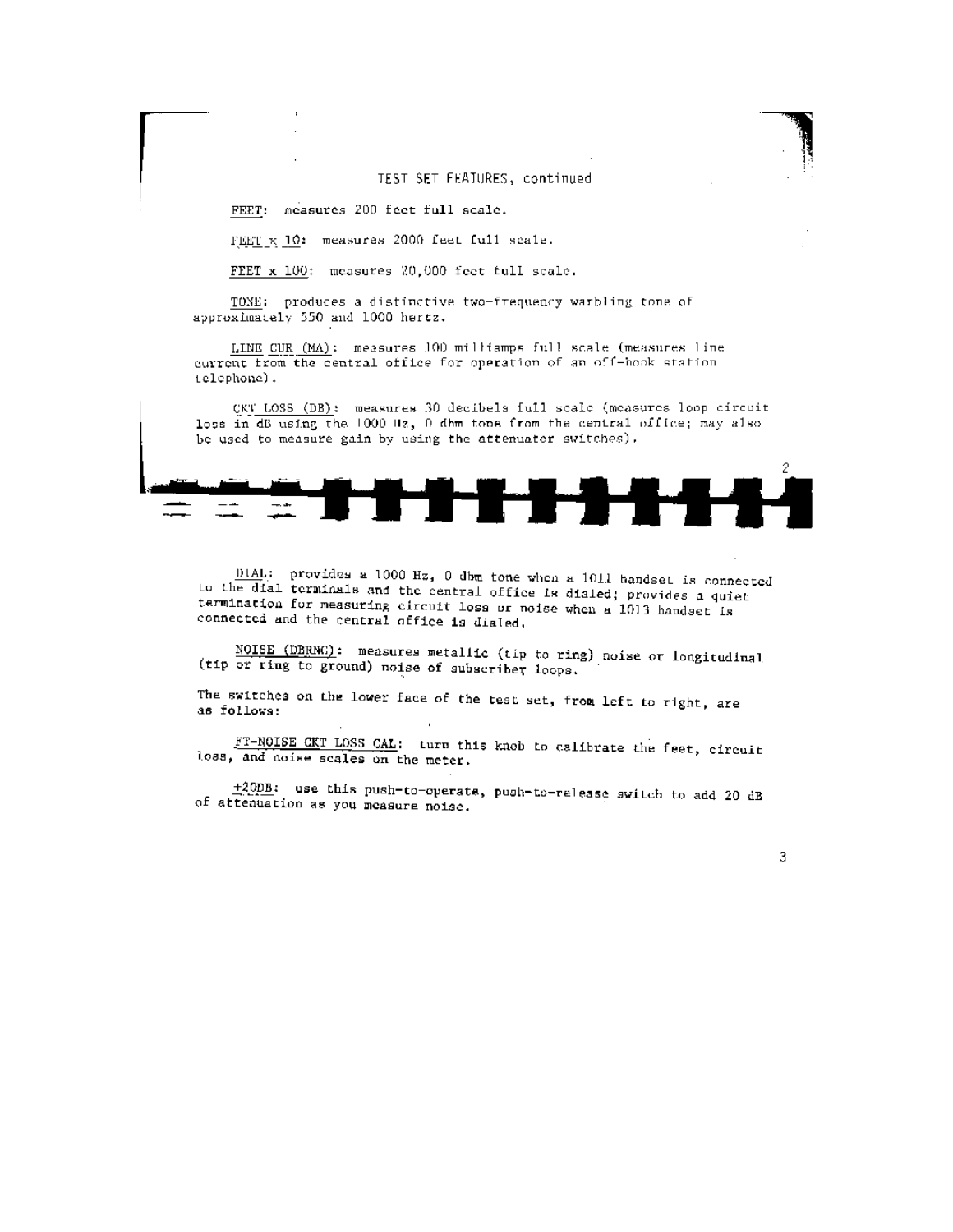#### TEST SET FEATURES, continued

+40DB: use this push-to-operate, push-to-release switch to add 40 dB of attenuation as you measure noise.

NG: use this push-to-operate, push-to-release switch to measure longitudinal noise to ground.

NOR/REV: push this switch in (REV) to reverse the tip and ring when you make a "capacitive kick" test with the olnumeter to determine the presence of one or more ringers on the line. Push the switch again to reach the normal out (NOR) position.

DC/AC: push this switch in to measure AC current; push again to measure DC current with the switch in the out position.

CAL/OPR: push this switch in to the OPR (operate) position when you perform any tests. Push the switch again to release it to the CAL or out pusition when you calibrate the meter.



NOTE: When the switch is in the CAL position, the test leads are disconnected from the cable pair. Always leave the switch in the out or CAL position when the test set is not in use.

OFF/ON: push this switch in to turn the power switch ON; push again to put the switch in the out or OFF position.

NOTE: To avoid depleting the batteries, be sure the switch is in the OFF position when the test set is not in use.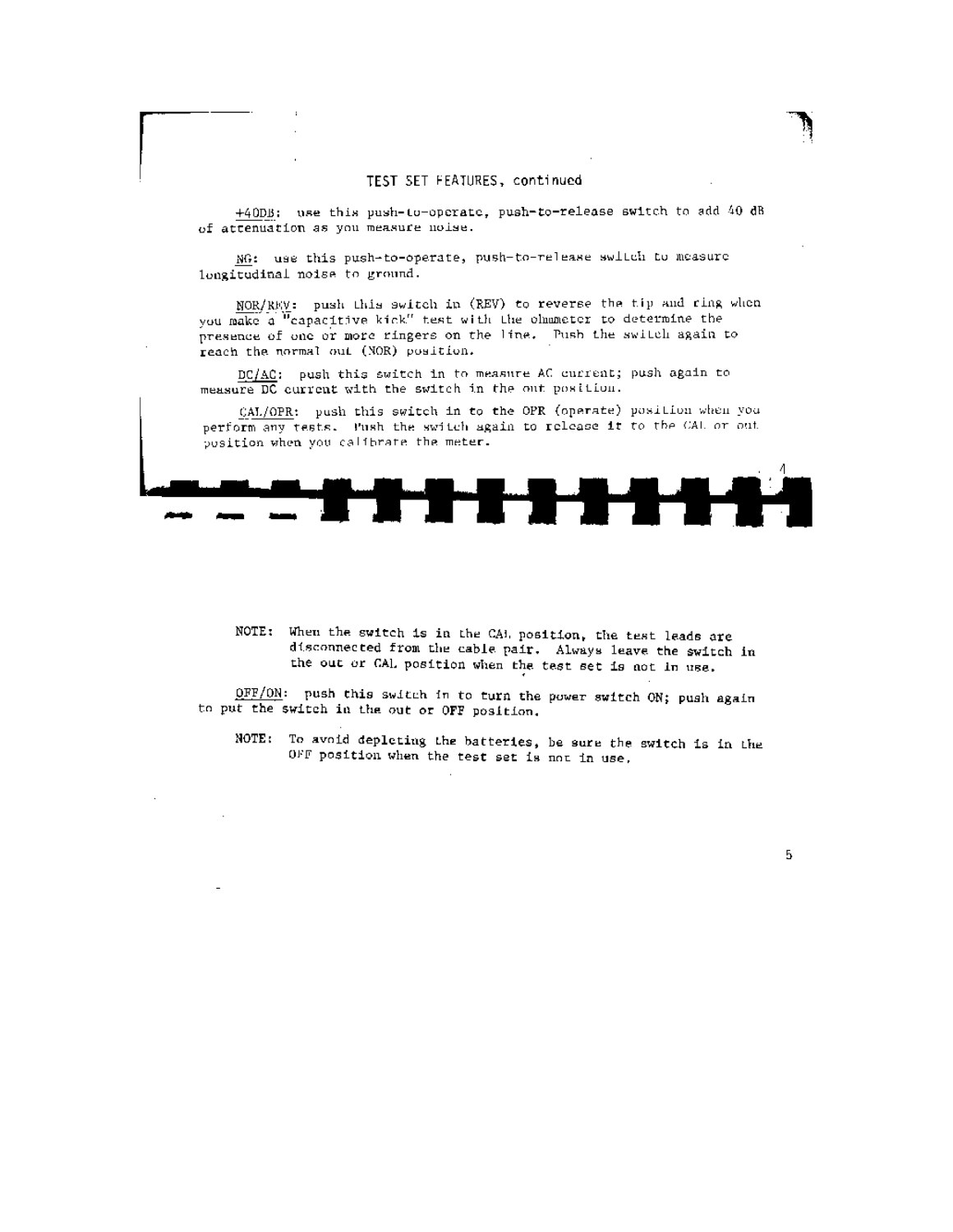

 $\mathbb{R}$ 

#### TEST SET CHECK

New 145A TEST SETS are shipped without batteries. Loosen the four front panel mounting screws and lift the instrument out of the case. Install two KS-21617 9-volt batteries (or equivalent NEDA #1600) in the battery holders, observing the proper polarity.

The BAT. MON (battery monitor) lamps indicate the condition of the batteries. If either one or both lamps light (the OFF/ON switch must be ON), the batteries need to be replaced.

 $\cdot$ 

7

To determine if the set has batteries, push the OFF/ON switch ON and the CAL/OPR switch out to CAL. Then, with the selector switch in the OHMS x 1000 position, the meter needle should move to the right.

ь.  $\Delta \Delta \phi = \Delta \phi + \Delta \phi + \Delta \phi$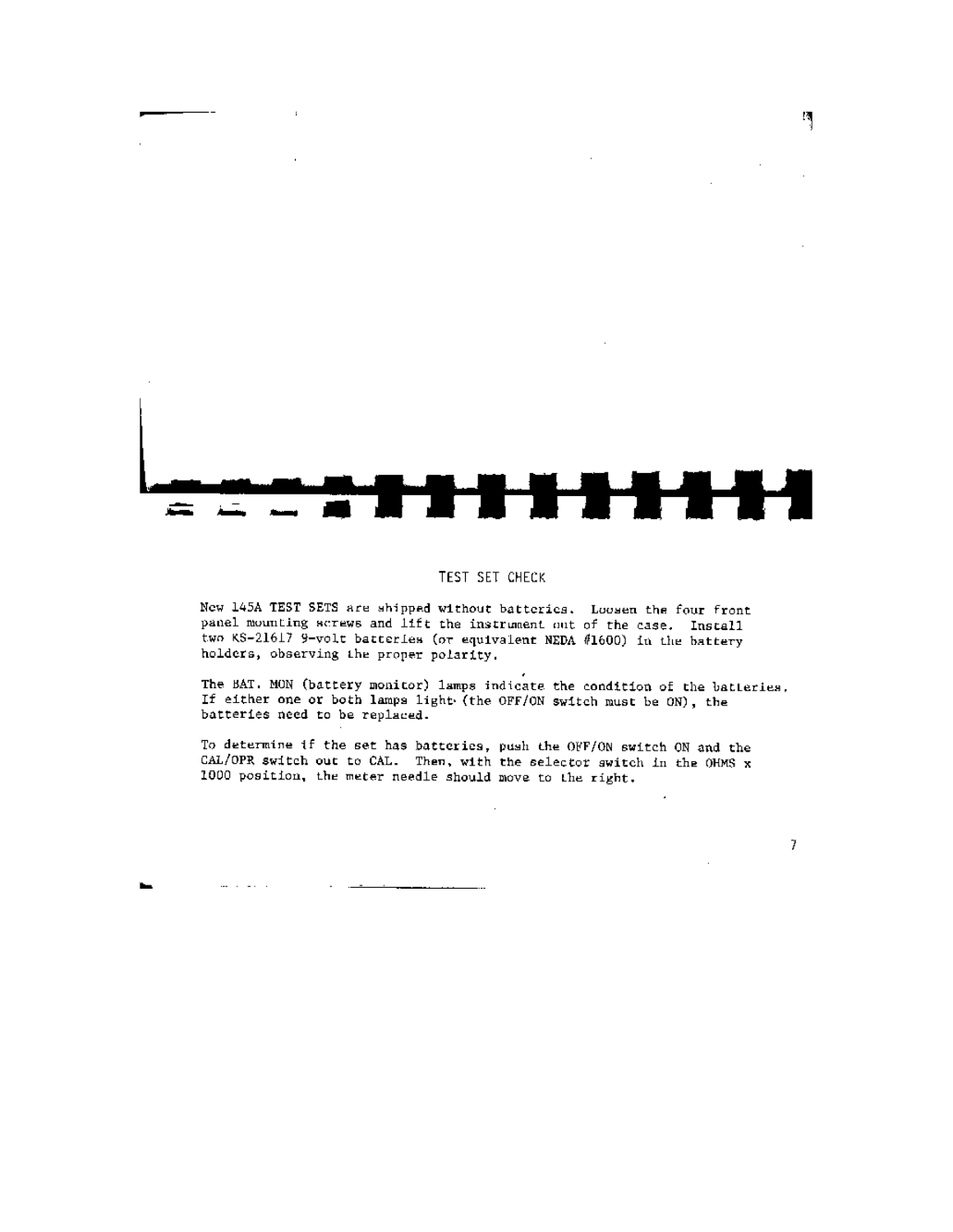

#### RESISTANCE TESTING

- 1. Connect the TIP and RINC test leads to the circuit and the GRD test lead to ground.
- 2. Set the test selector knob to the OHMS x 1000 position.
- 3. Calibrate the meter as follows:
	- A. Push the OFF/ON switch in to the ON position.
	- B. Push the CAL/OPR switch out to the CAL position.
	- C. Turn the OHMS CAL knob until the meter reads 0 on the OHMS scale.
- 4. Push the CAL/OFR switch in to the OFR position.
	- 5. Measure the resistance, in ohms, on the meter.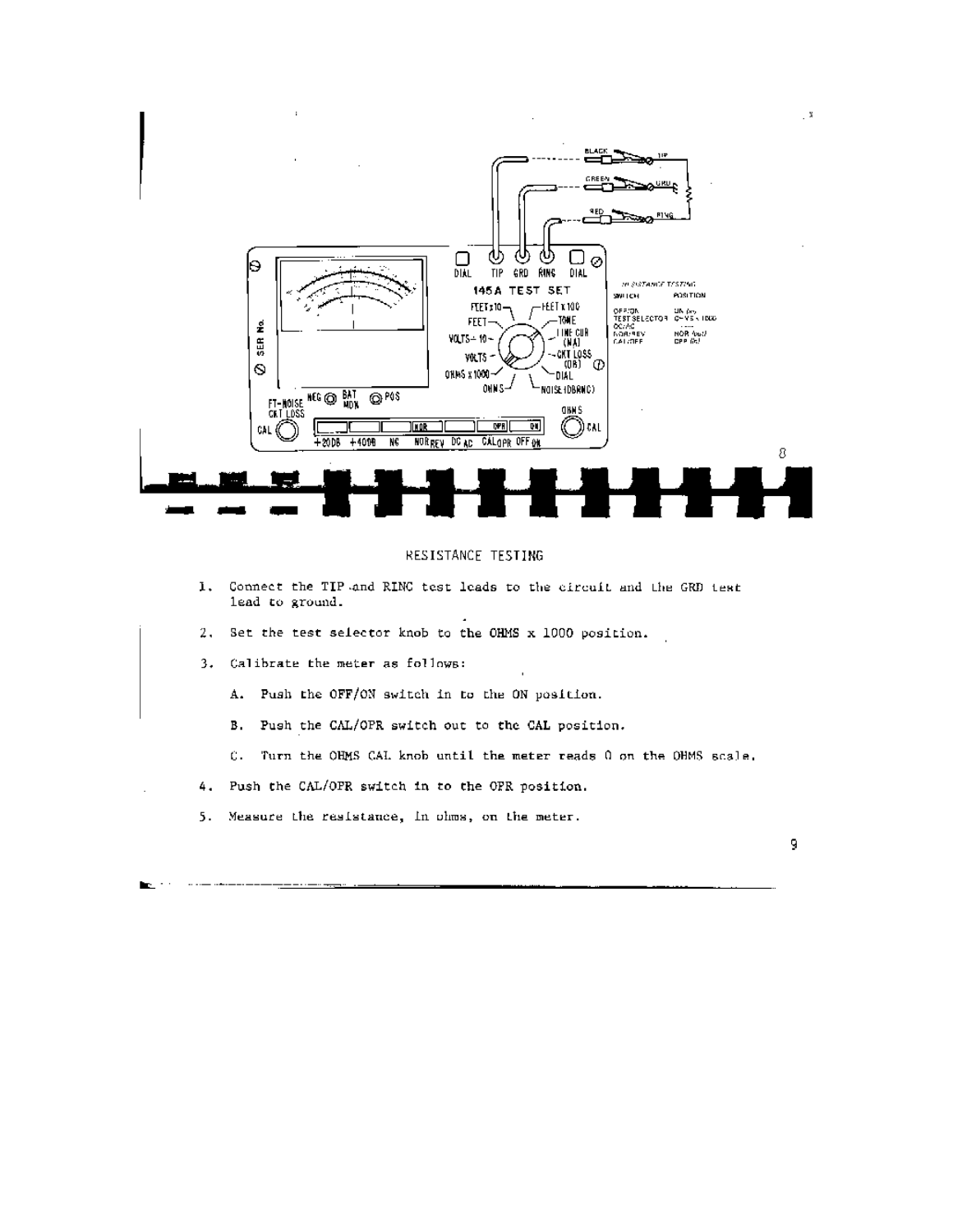# RESISTANCE TESTING, continued

 $\sim$   $\sim$ 

 $\mathcal{L}$ 

 $\cdot$ 

For a resistance of less than 3000 ohms, obtain a more accurate reading as follows: set the test selector knob to the OHMS position, recalibrate as in step 3 above, and remeasure.

NOTE: A resistance measurement is meaningless if there is battery on<br>the pair. Operate the NOR/REV switch. A change in reading indicates the presence of battery.

![](_page_8_Figure_3.jpeg)

 $\ddot{\phantom{a}}$ 

l,

L.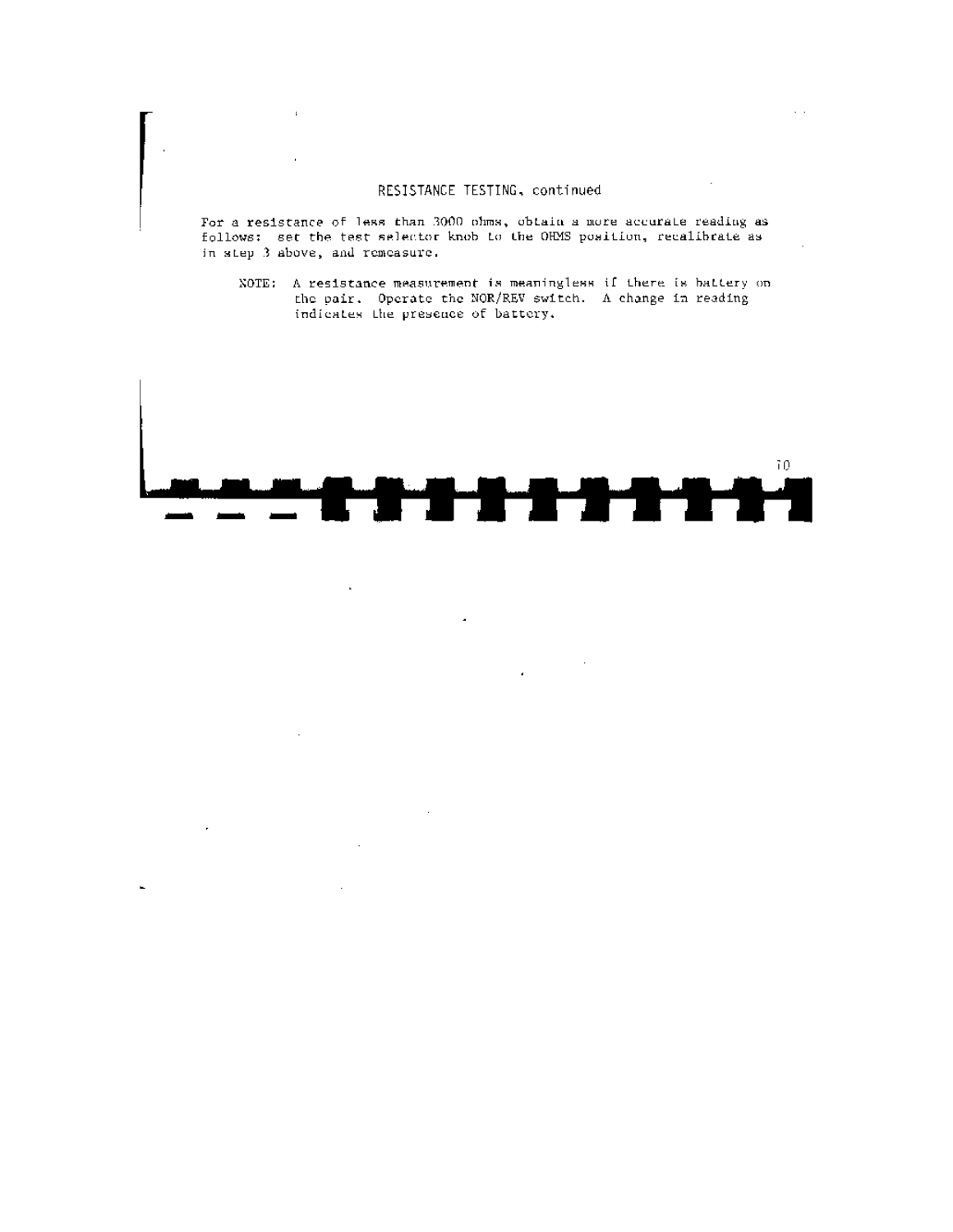![](_page_9_Figure_0.jpeg)

# RINGER DETECTION

- 1. Connect the TIP and RING test leads to the circuit and the GRD test lead to ground.
- 2. Set the test selector knob to the OHMS x 1000 position.
- 3. Calibrate the meter as described in step 3 on page 9.
- 4. Push the CAL/OPR switch in to the OPR position.
- 5. Move the NOR/REV switch to one position, then to the other. When a ringer is present on the line, the needle will kick from 0 to 10 or more on the MA scale.
	- NOTE: To ensure accurate readings, wait until all meter movement has stopped before moving the NOR/REV switch.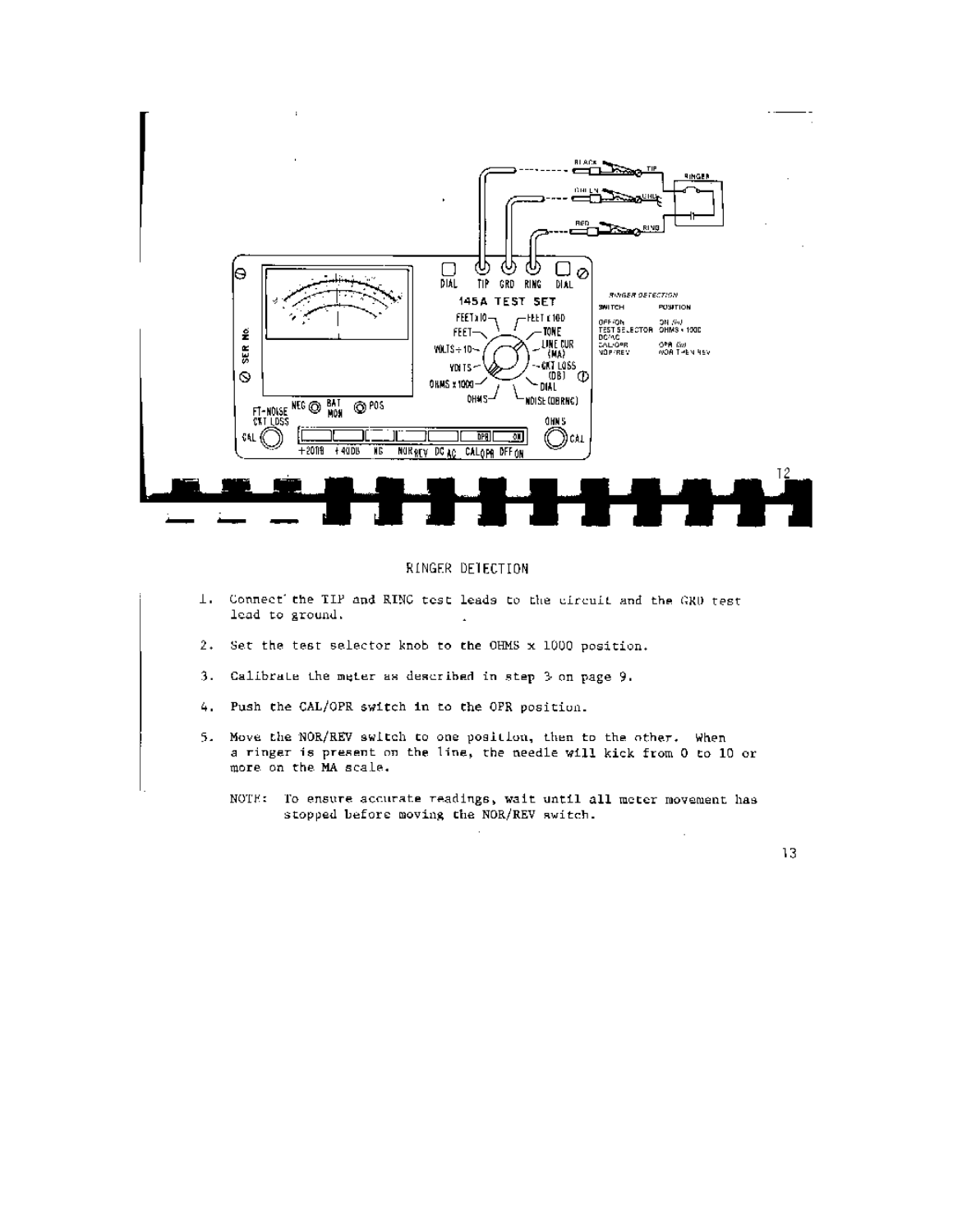![](_page_10_Figure_0.jpeg)

DC VOLTAGE MEASUREMENT

- 00 NOT TEST CIRCUITS SUSPECTED TO BE OVER 200 VOLTS. EXTREME CAUTION: CAUTION MUST BE USED WHEN ATTACHING THE TEST SET LEADS WHENEVER THERE IS REASON TO SUSPECT THE PRESENCE OF MORE THAN 50 VOLTS.
- Turn the test selector knob to the VOLTS position. 1.
- Release the DC/AC switch to the out or DC position.  $2.$
- Release the NOR/REV switch to the out or NOR position. 3.
- 4. Connect the test set cords to the circuit being tested as follows:
	- A. Connect the black. (TIP) lead to the TIP of the pair.
	- B. Connect the red (RING) lead to the RING of the pair.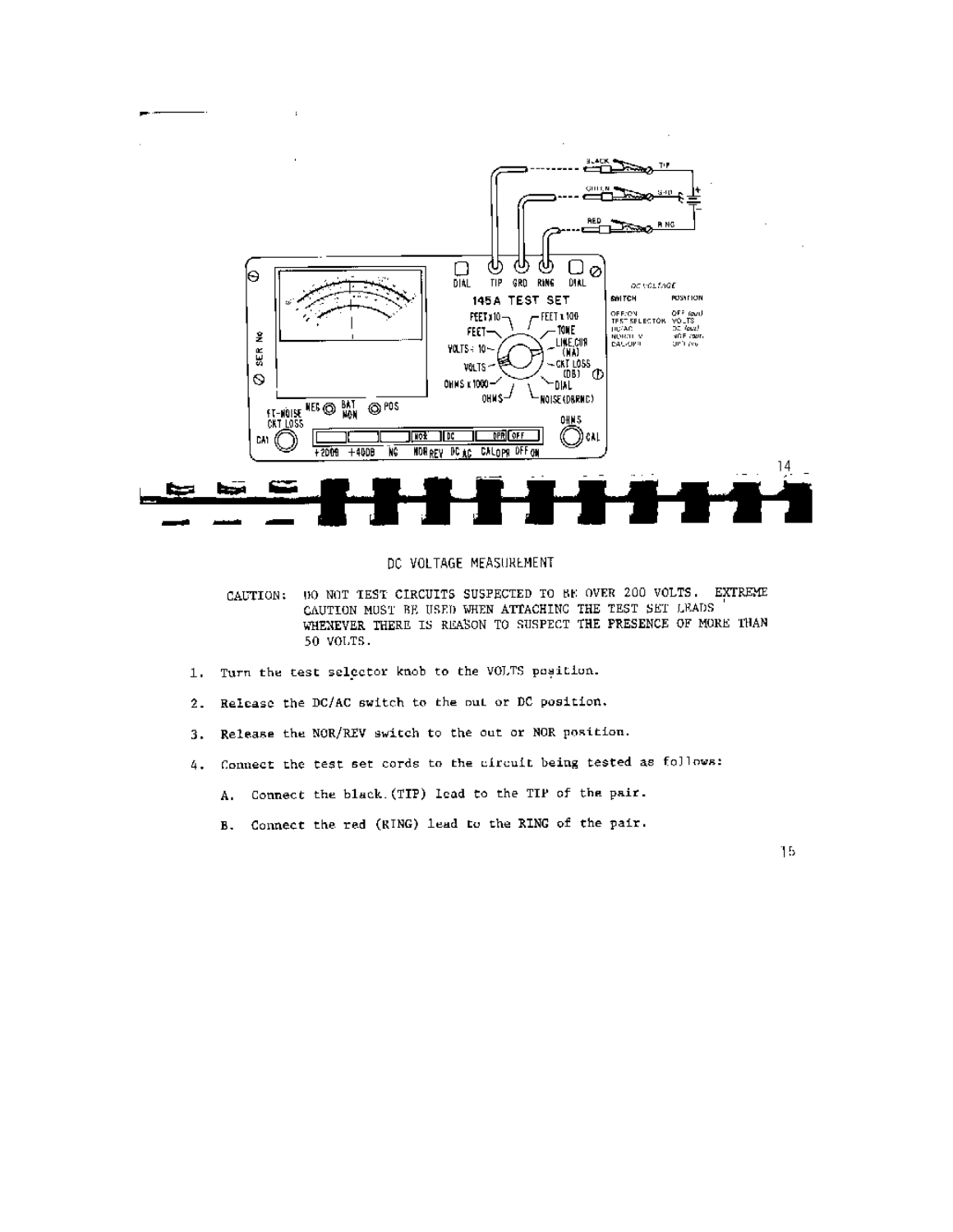# DC VOLTAGE MEASUREMENT, continued

 $\bar{z}$  $\bar{z}$ 

 $\sim$   $\sim$ 

 $\sim$ 

C. Connect the green (GRD) lead to ground.

 $\overline{\phantom{a}}$ 

**Contract** 

 $\mathcal{L}^{\mathcal{L}}$ 

 $\ddot{\phantom{a}}$ 

 $\cdot$ 

5. Push the CAL/OPR switch in to the OPR position.

 $\bar{1}$ 

 $\sim$ 

6. Read the voltage on the VOLTS/FEET scale on the meter. If the needle deflects to the left, reverse the polarity of the meter by placing the NOR/REV switch in the in or REV position and then read the voltage.

![](_page_11_Figure_4.jpeg)

 $\sim 10^7$ 

ä,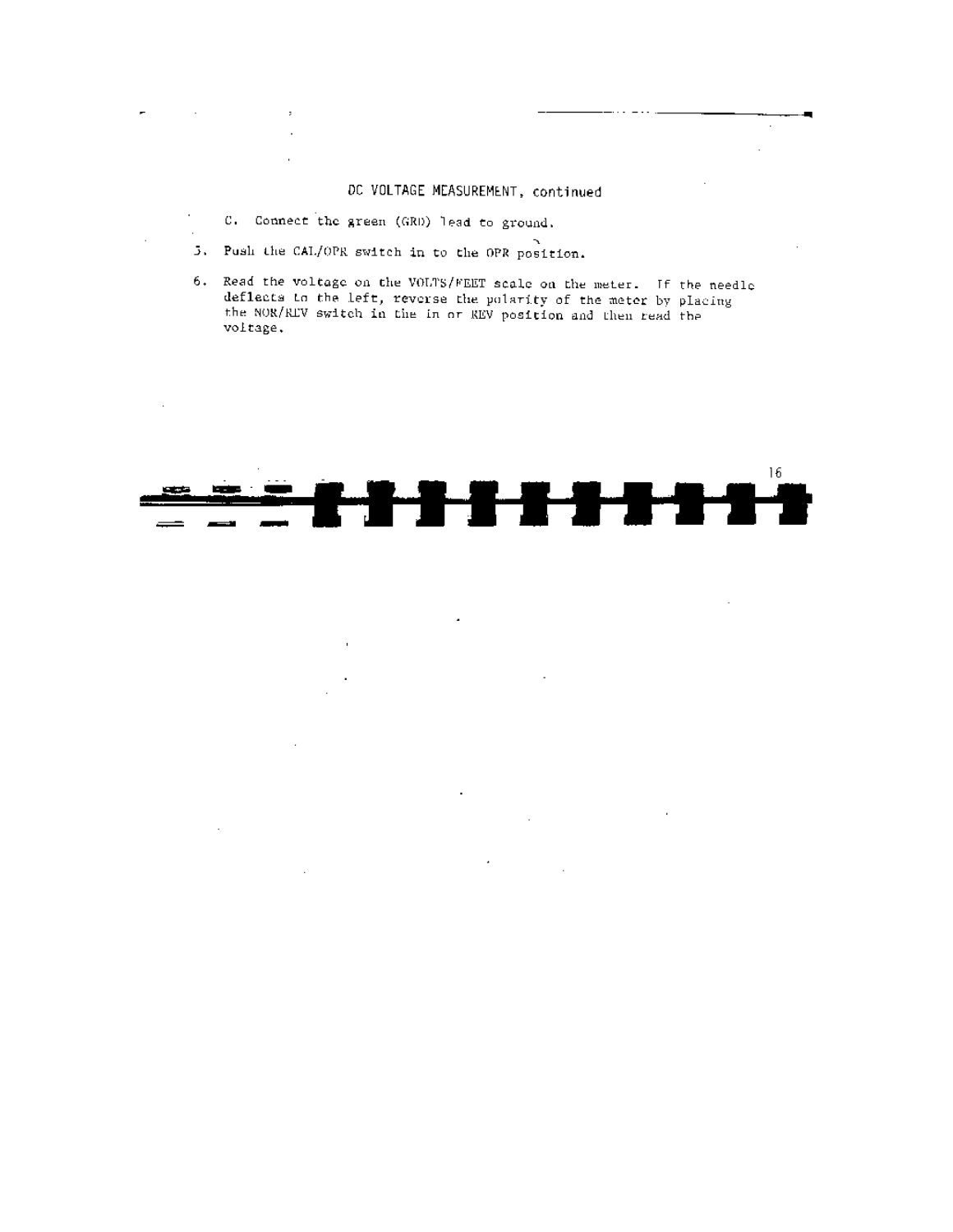![](_page_12_Figure_0.jpeg)

#### AC VOLTAGE MEASUREMENT

CAUTION: DO NOT TEST CIRCUITS SUSPECTED OF HAVING AN AC POTENTIAL OF OVER 200 VOLTS.

- Turn the test selector knob to the VOLTS position. 1.
- Push the DC/AC switch In to the AC position.  $2.$
- Connect the TIP and RING test leads to the facility being tested and 3. the GRD test lead to ground.
- Push the CAL/OPR switch in to the OPR position. 4.
- Read the voltage on the VOLTS/FEET scale. 5.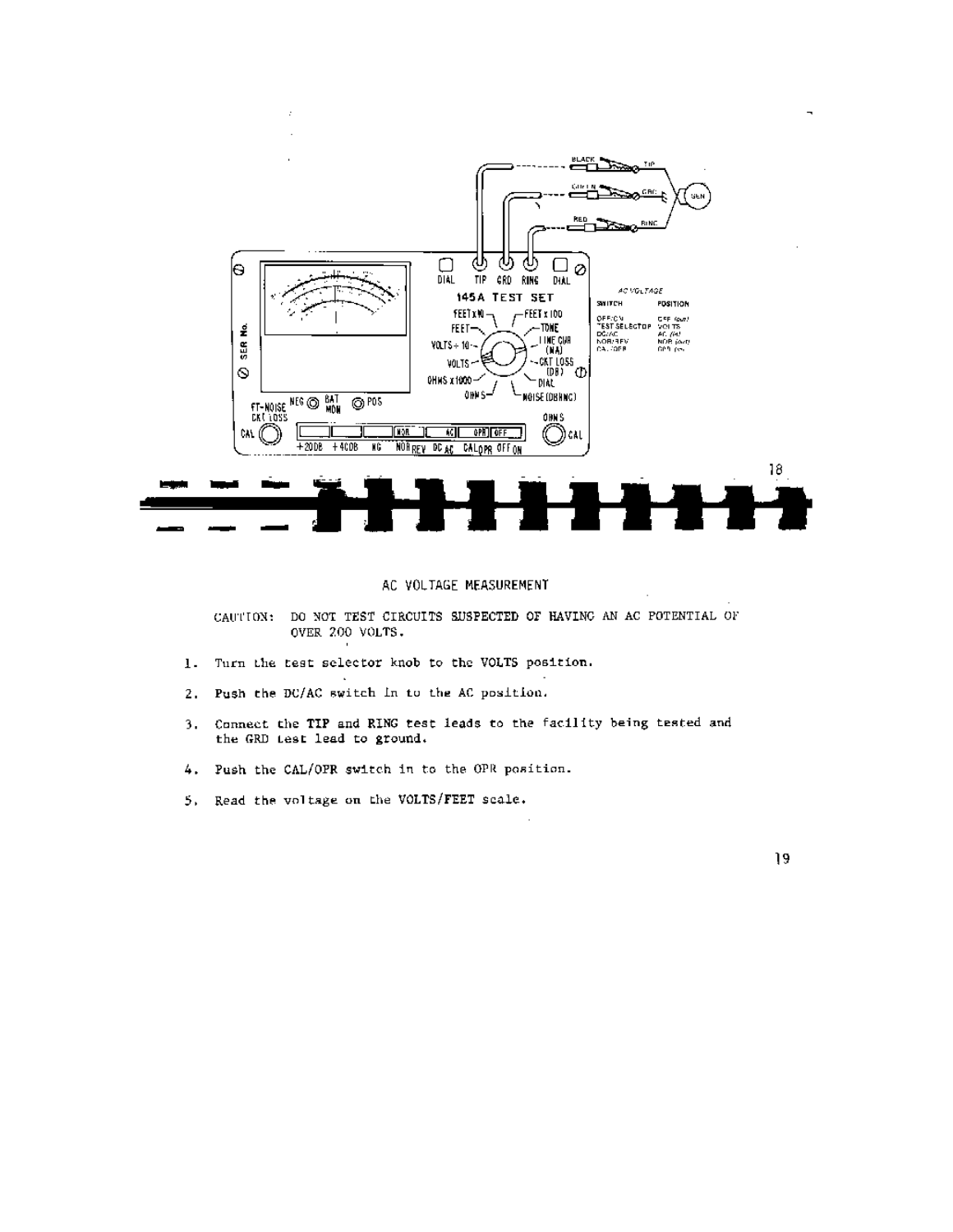![](_page_13_Figure_0.jpeg)

# CABLE PAIR LENGTH MEASUREMENT

This measurement gives accurate results for new cable or wire sections or for cable or wire pairs having the TIP and RING open at the same point.

- 1. Check the pair for shorts and grounds as follows:
	- Connect the TIP and RING leads to the cable pair and the GRD test Α. lead to ground.
	- B. Turn the test selector knob to the OHMS x 1000 position.
- 2. Callbrate the meter as described in step 3 on page 9.
- 3. Fush the CAL/OPR switch in to the OPR position.
- 4. Move the black (TIP) test lead from the tip conductor and connect it to ground. If the needle moves up scale but fails to drop back all the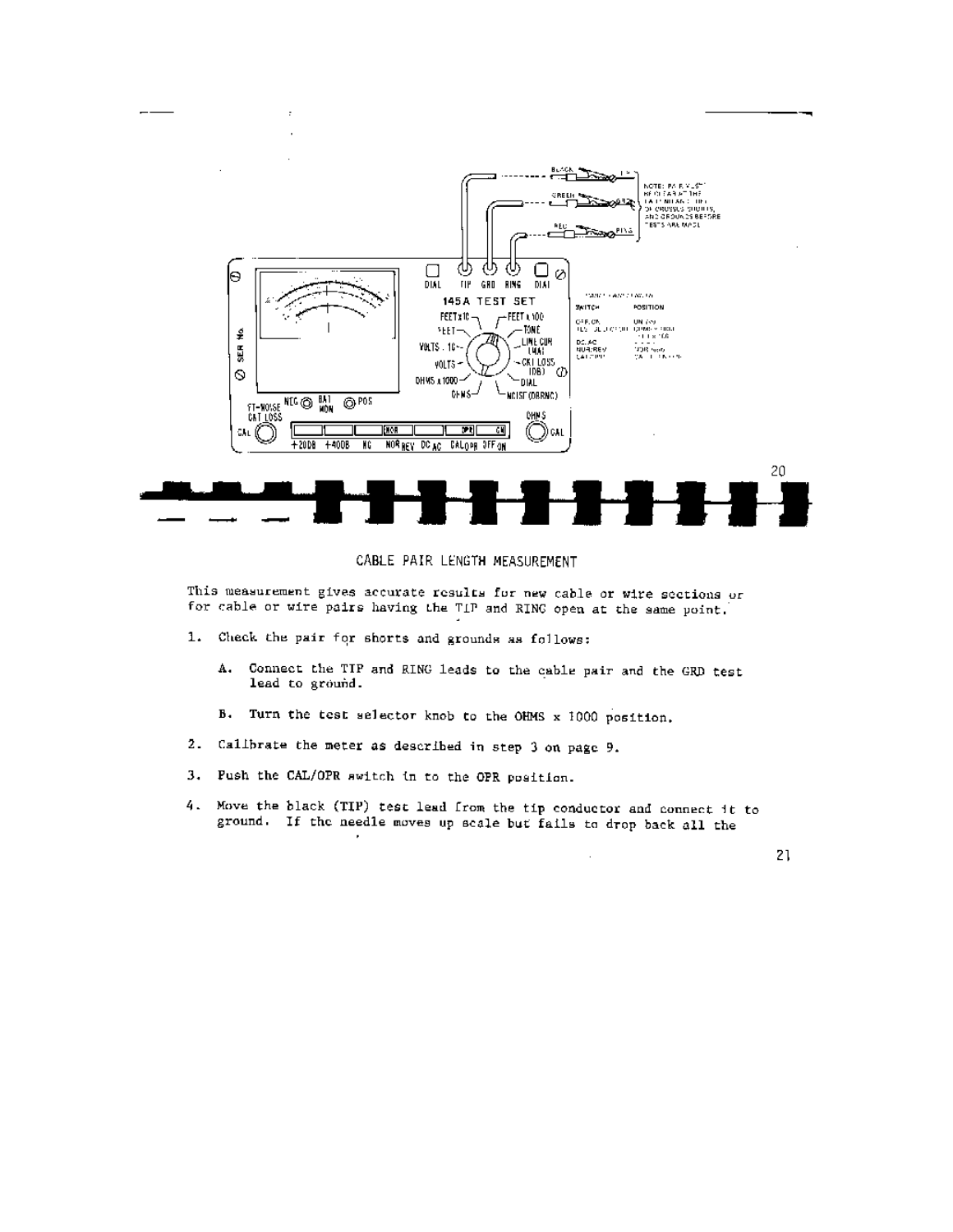way, the RING side of the line is grounded. Use the following guide if there is a resistance fault. To ensure an accuracy of five percent in your length measurements, the resistance must cxceed the values below:

| Length                 |          |  | Fault resistance must be greater than |                      |  |  |
|------------------------|----------|--|---------------------------------------|----------------------|--|--|
| $50 -$                 | 200 feet |  |                                       | $3.0$ megohms        |  |  |
| - 200 - - - 2,000 feet |          |  |                                       | $\perp$ . $0$ megohm |  |  |
| $2000 - 20,000$ feet   |          |  |                                       | 0.I megohm           |  |  |

5. Move the red (RING) test lead from the RING conductor to the TIP conductor. Leave the black test lead on ground. If the needle moves up scale and fails to drop back all the way, the TIP side of the line is grounded.

![](_page_14_Figure_4.jpeg)

- 6. If the pair is free of shorts and grounds, return the black test lead to the TIP side of the line and the red lead to the RINC side of the line.
- 7. Move the test selector knob to the FEET x 100 position.
- 8. Move the CAL/OPR switch to the out or CAL position.
- 9. Use the FT-NOISE CKT LOSS CAL knob to calibrate the meter to read 200 (tip to ring) on the VOLTS/FEET scale.
	- NOTE: For wire or cable with a capacitance of other than 0.083  $\mu$ F/mile, see the table on page 25 below for the correct calibration setting.
- 10. Push the CAL/OPR switch in to the OPR position.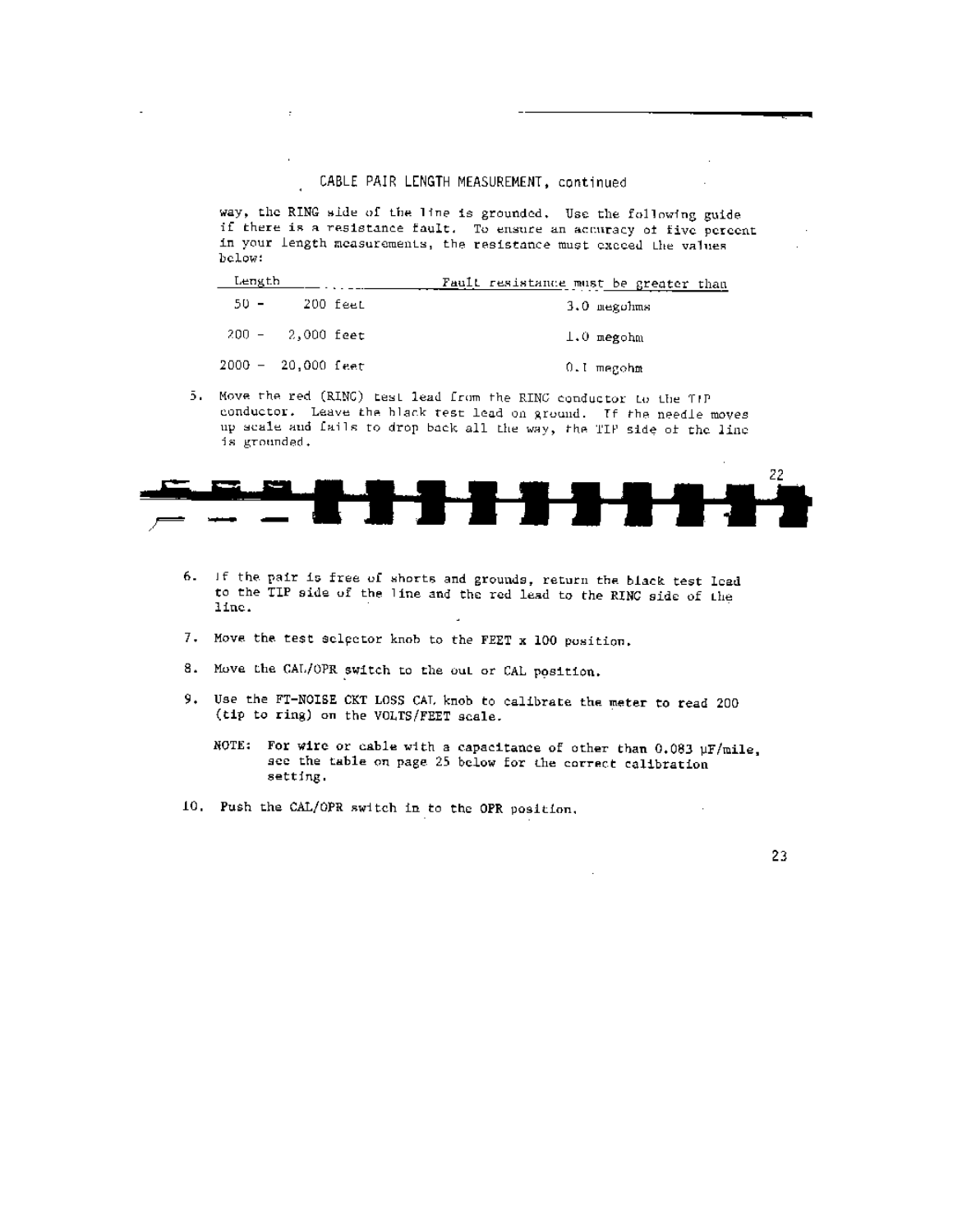# CABLE PAIR LENGTH MEASUREMENT, continued

11. Read the length of the pair on the FEET scale of the meter.

 $\boldsymbol{\cdot}$ 

NOTE: If the reading is less than 2000 feet, move the test selector knob to the FEET x 10 position; if the reading is less than 200 feet, move to the FEET position. Recalibrate the meter and read the facility length on the FEET scale.

![](_page_15_Figure_3.jpeg)

#### CALIBRATION TABLE

Use this table for wire or cable with a capacitance other than 0.083 uF/mile.

| TYPE OF WIRE OR CABLE    |                | CALIBRATION SETTING                |
|--------------------------|----------------|------------------------------------|
|                          |                | Tip to Ring Tip or Ring to Ground* |
| <b>B-Service Wire</b>    | 160 volts/feet | 84 volts/feet                      |
| C-Drop                   | 68             | 62                                 |
| C-Multiple Drop          | 88             | 56                                 |
| D-Station (24 gauge)     | $204 +$        | 106                                |
| D-Station (22 gauge)     | 186            | 102                                |
| D-Inside Wire (6 pairs)  | 152            | 112                                |
| D-Inside Wire (25 pairs) | 141            | 90.                                |
| E-Buried                 | 198            | 114                                |
| $P\neg Drop$             | 134            | 108                                |
| F-Multiple Drop          | 198            | 124                                |
| <b>JKT Station Wire</b>  | 118            | 62                                 |
| D-Rural                  |                | 168                                |

\* All other wires are working or grounded.

# Calibrate to mark at the right of the 200-foot mark,

 $25 -$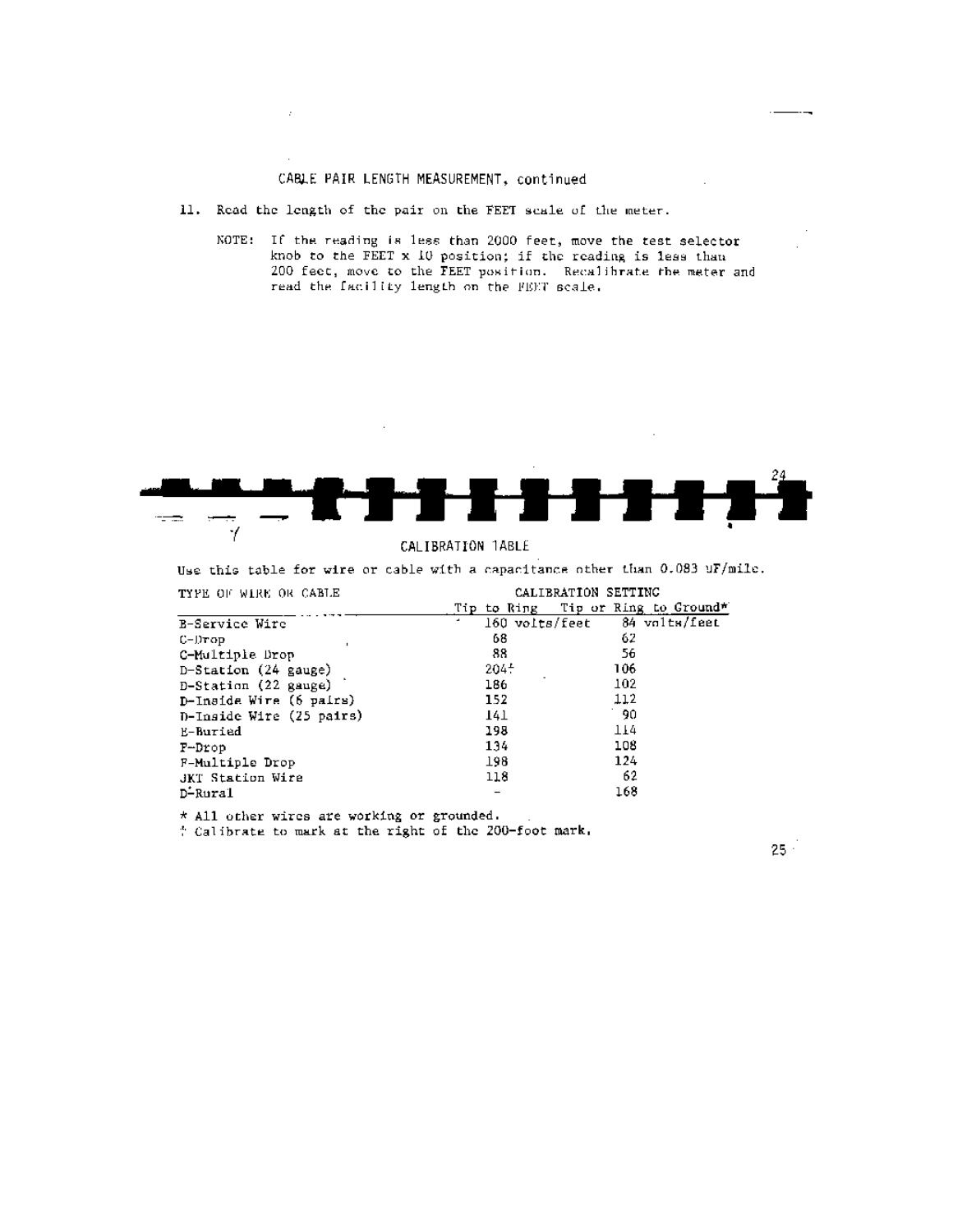![](_page_16_Figure_0.jpeg)

#### LOCATING AN OPEN CONDUCTOR

- 1. Connect the TIP and RING test leads to the cable pair and the GRD test lead to ground.
- 2. Turn the test selector knob to the OHMS x 1000 position and test for a low resistance fault as described in steps I through 4 on pages 21 and 22.
- 3. When you have determined that no low resistance fault exists, rotate the test selector knob to the FEET x 100 position.
- 4. Place the CAL/OPR switch in the out or CAL position and calibrate the meter as follows:
	- A. Use the FT-NOISE CKT LOSS CAL knob to calibrate the meter to the T-G, R-G mark located just above the 140-foot mark on the VOLTS/ FEET scale. This calibration is for all cable with 0.083 WF/mile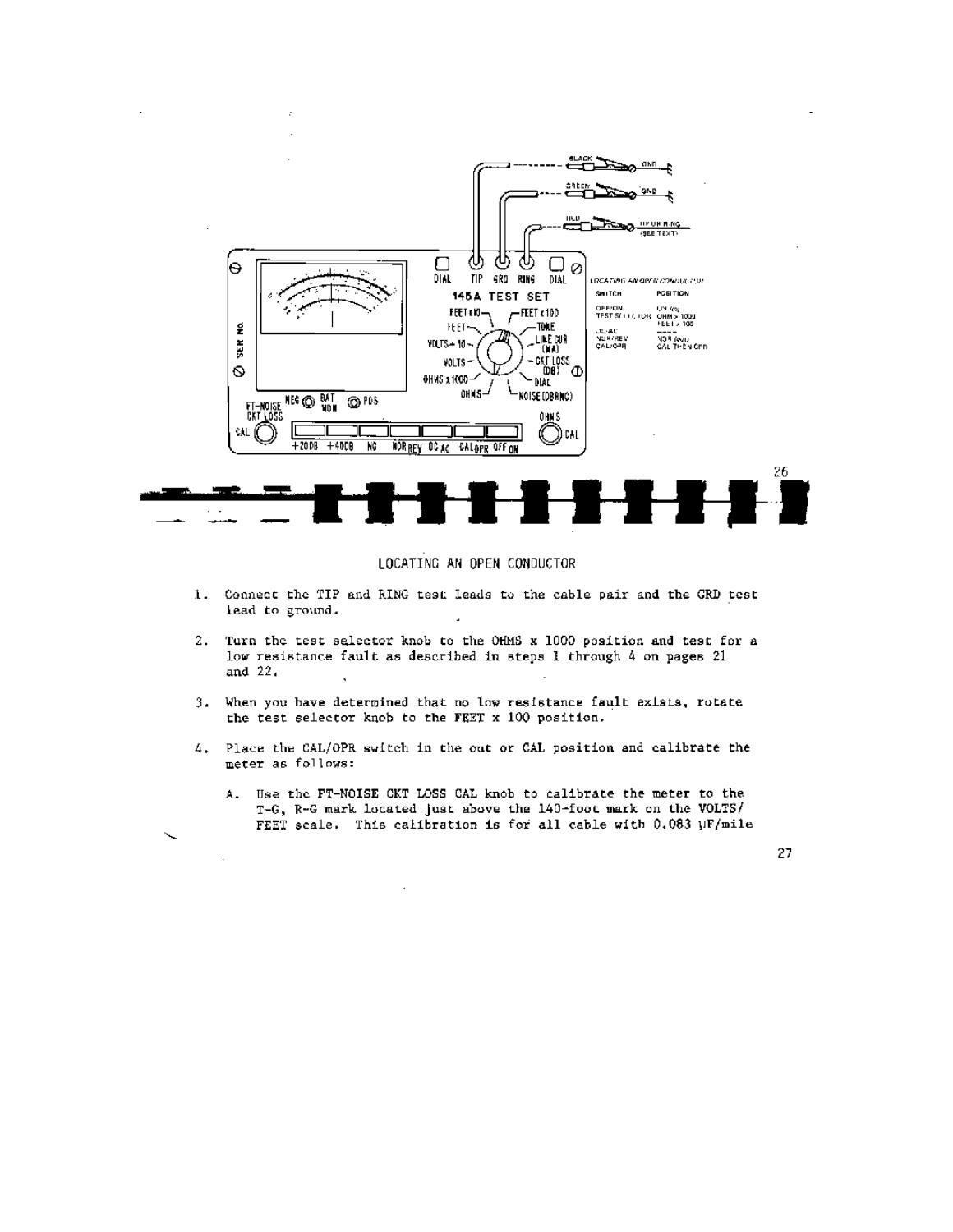# LOCATING AN OPEN CONDUCTOR, continued

capacitance. Use the table on page 25 for other types of wire

 $\omega\rightarrow$ 

 $\mathbf{v}$ 

Ä.

B. Push the CAL/OPR switch in to the OPR position.

 $\overline{\phantom{a}}$ 

 $\ddot{\phantom{a}}$ Ť 5. With the TIP wire grounded, measure the length of RING wire by connecting the black (TIP) test lead to ground and the red (RINC)

6. With the RINC wire grounded, measure the length of TIP wire by connecting the red (RING) Lest lead to the TIP wire. The wire (TIP or RING) with the shorter length measurement is open.

![](_page_17_Figure_5.jpeg)

 $\epsilon_{\rm{B}}$  .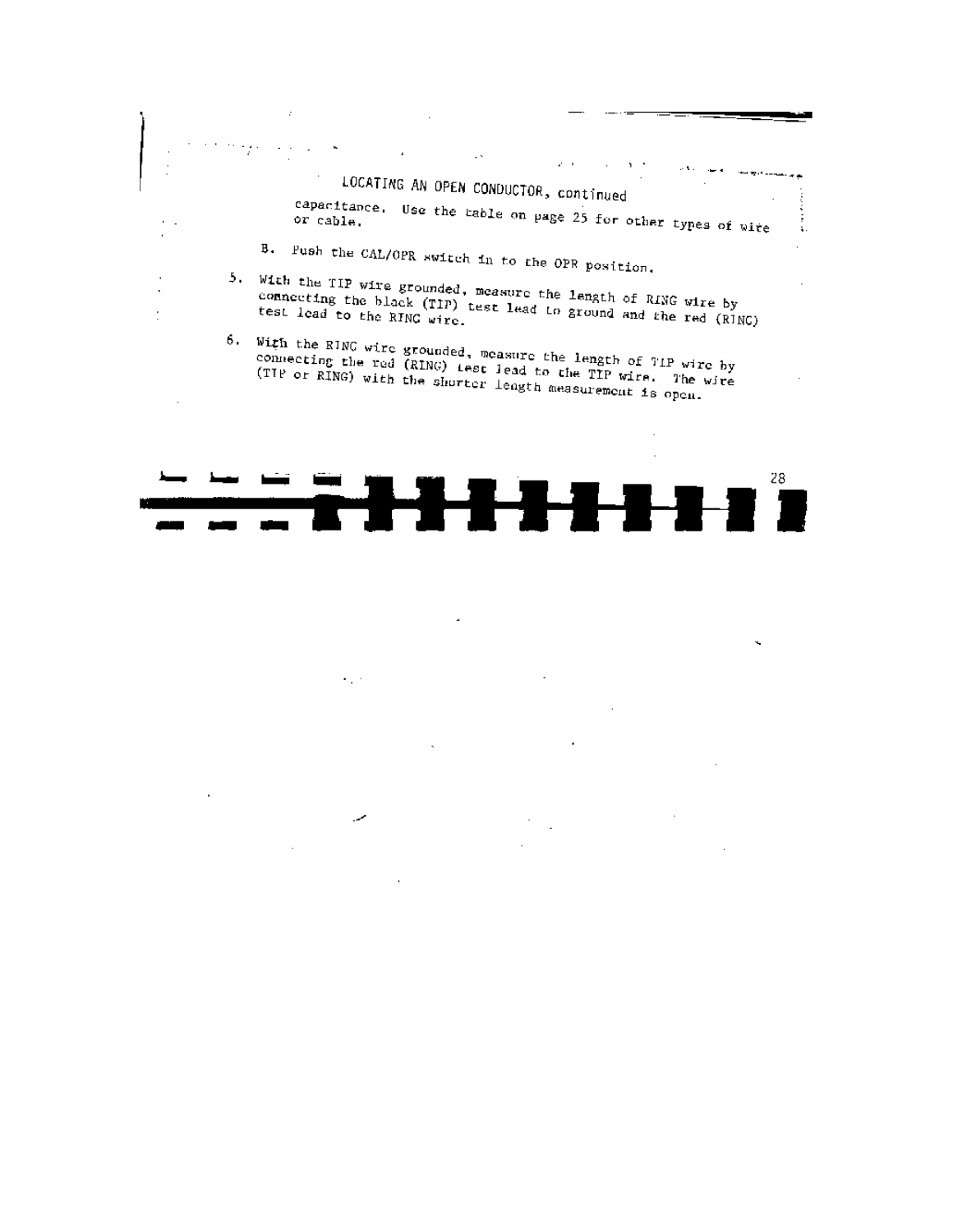![](_page_18_Figure_0.jpeg)

#### PAIR IDENTIFICATION

1. Turn the test selector knob to TONE.

l,

- - -

- 2. Push the OFF/ON switch in to the ON position.
- Connect the TIP and RING test leads to the cable pair or drop wire  $3.$ being tested. Connect the GRD test lead to ground.
- 4. Push the CAL/OPR switch in to the OPR position.
- 5. Use the AT-8629 test probe to detect the tone at the far end of the cable pair or drop wire (see BSP 105-241-100).

 $\mathcal{A}$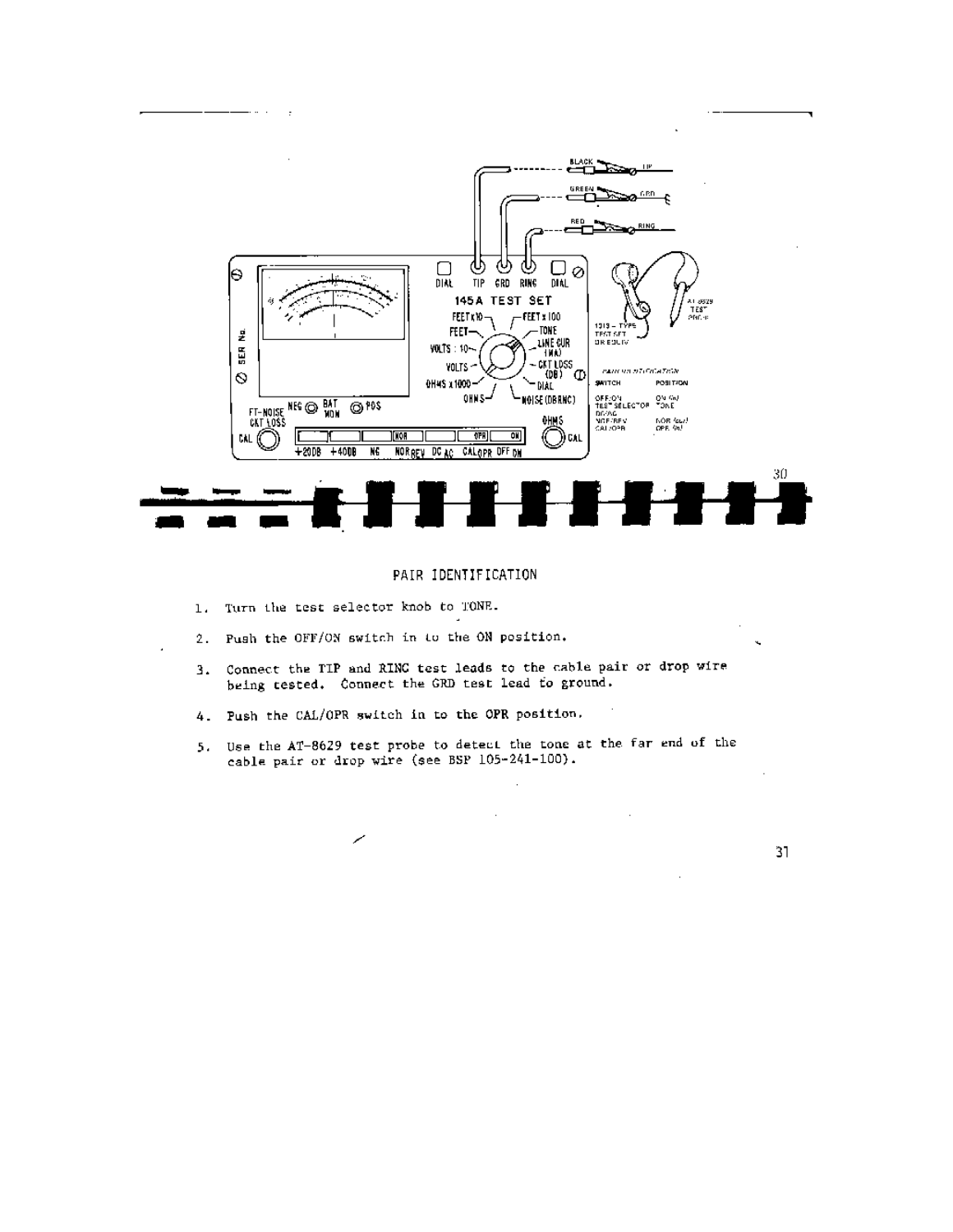![](_page_19_Figure_0.jpeg)

#### LINE CURRENT MEASUREMENT

This measurement should be made at the customer's premises, where the station set must be either on-hook or disconnected.

1. Turn the test selector knob to LINE CUR (MA).

J.

- 2. Connect the TIP and RING test leads to the line being tested and the GRD test lead to ground.
- 3. Place the NOR/REV switch to the out or NOR position.
- 4. Push the CAL/OPR switch in to the OPR position.
- 5. Read the line current in milliamperss on the MA scale.

╱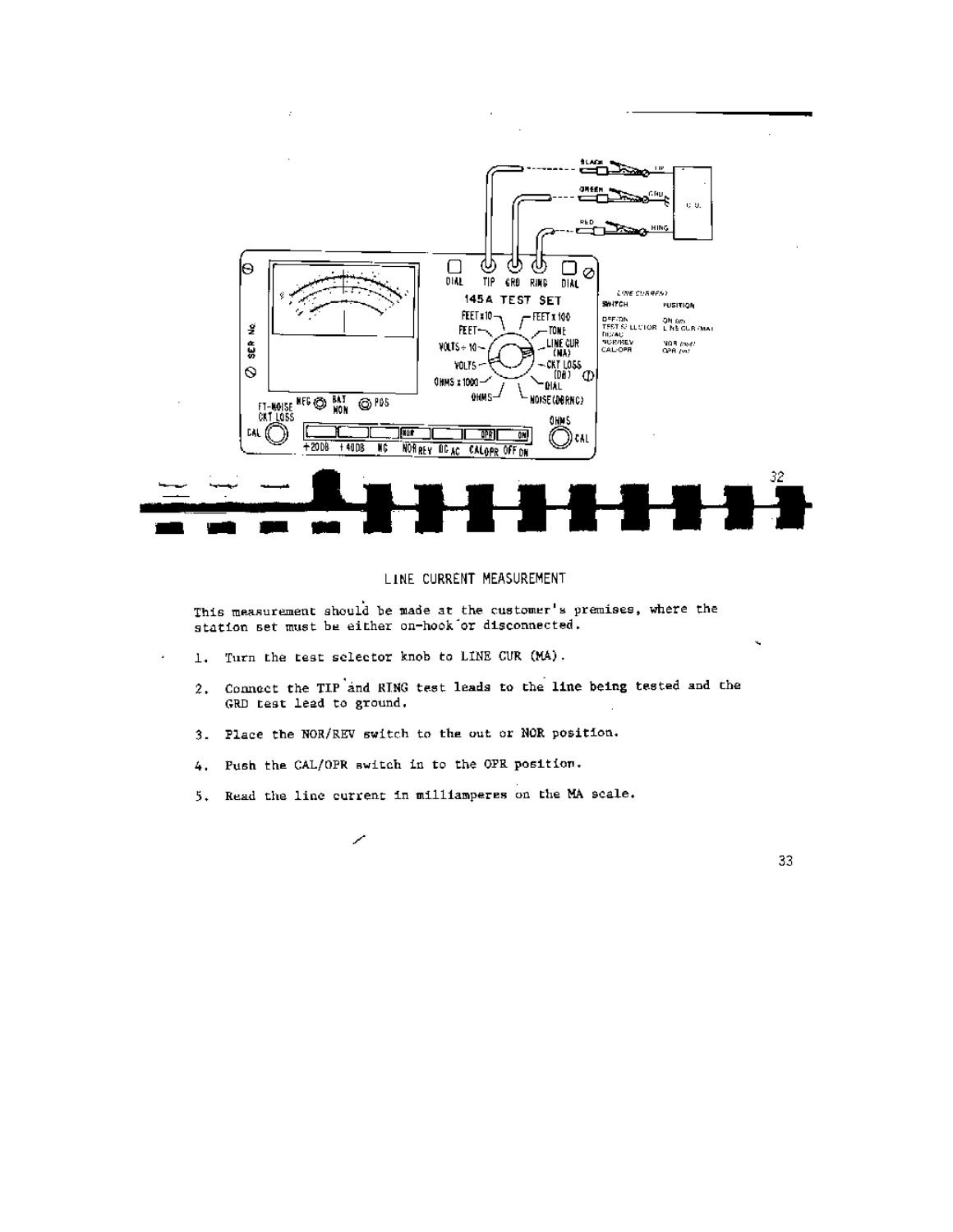#### LINE CURRENT MEASUREMENT, continued

NOTE: If the current is reversed, the needle will move to the extreme left of the meter. Push the NOR/REV switch to REV and readthe line current.

 $\alpha$  $\mathcal{L}_{\mathcal{A}}$ 

 $\sim 10^{-10}$ 

 $\sim$ 

 $\mathbf{v}_i$ 

 $\sim$ 

 $\mathcal{L}_{\mathbf{a}}$ 

 $\cdot$ 

6. The following are the parameters for central office line current:

unacceptable: 0 - 26 milliamperes acceptable: 26 - 100 milliamperes optimum: 35 - 65 milliamperes

 $\mathbf{r}$ 

 $\mathcal{L}_{\mathcal{A}}$  $\ddot{\phantom{a}}$ 

 $\sim$ 

![](_page_20_Figure_4.jpeg)

J.

 $\sim$ 

╱

 $\bar{z}$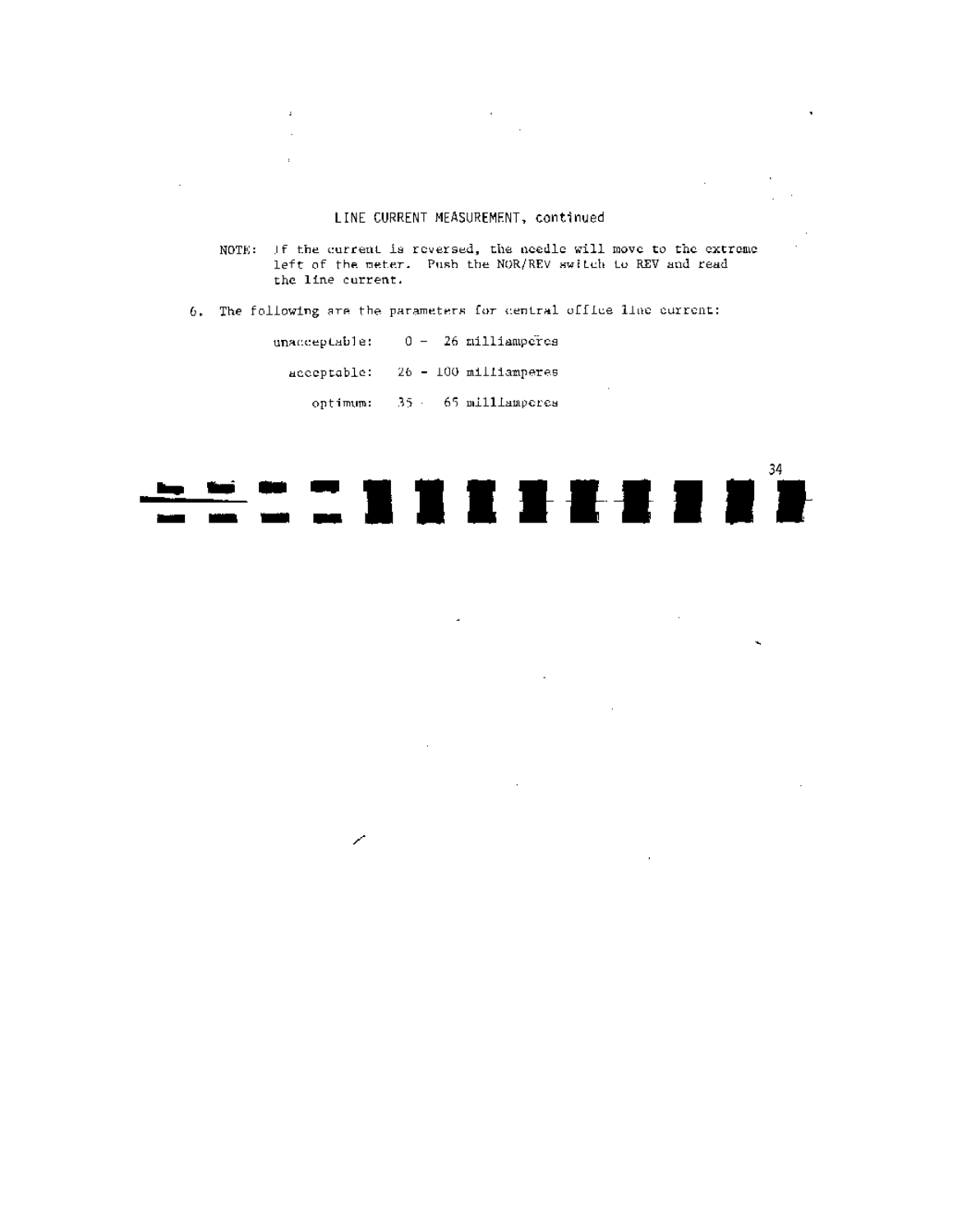![](_page_21_Figure_0.jpeg)

# CIRCUIT LOSS MEASUREMENT

- 1. Connect the TIP and RING test leads to the line being tested and the GRD test lead to ground.
- 2. Turn the test selector knob to CKT LOSS (DB).
- 3. Calibrate the meter as follows:

J.

- A. Push the CAL/OPR switch out to the CAL position.
- B. Push the OFF/ON switch in to the ON position.
- C. Turn the FT-NOISE CKT LOSS CAL knob until the needle is at the 200 mark at the right of the VOLTS/FEET scale (0 mark of the DBRNC or  $DB scale$ .

╱

37

ч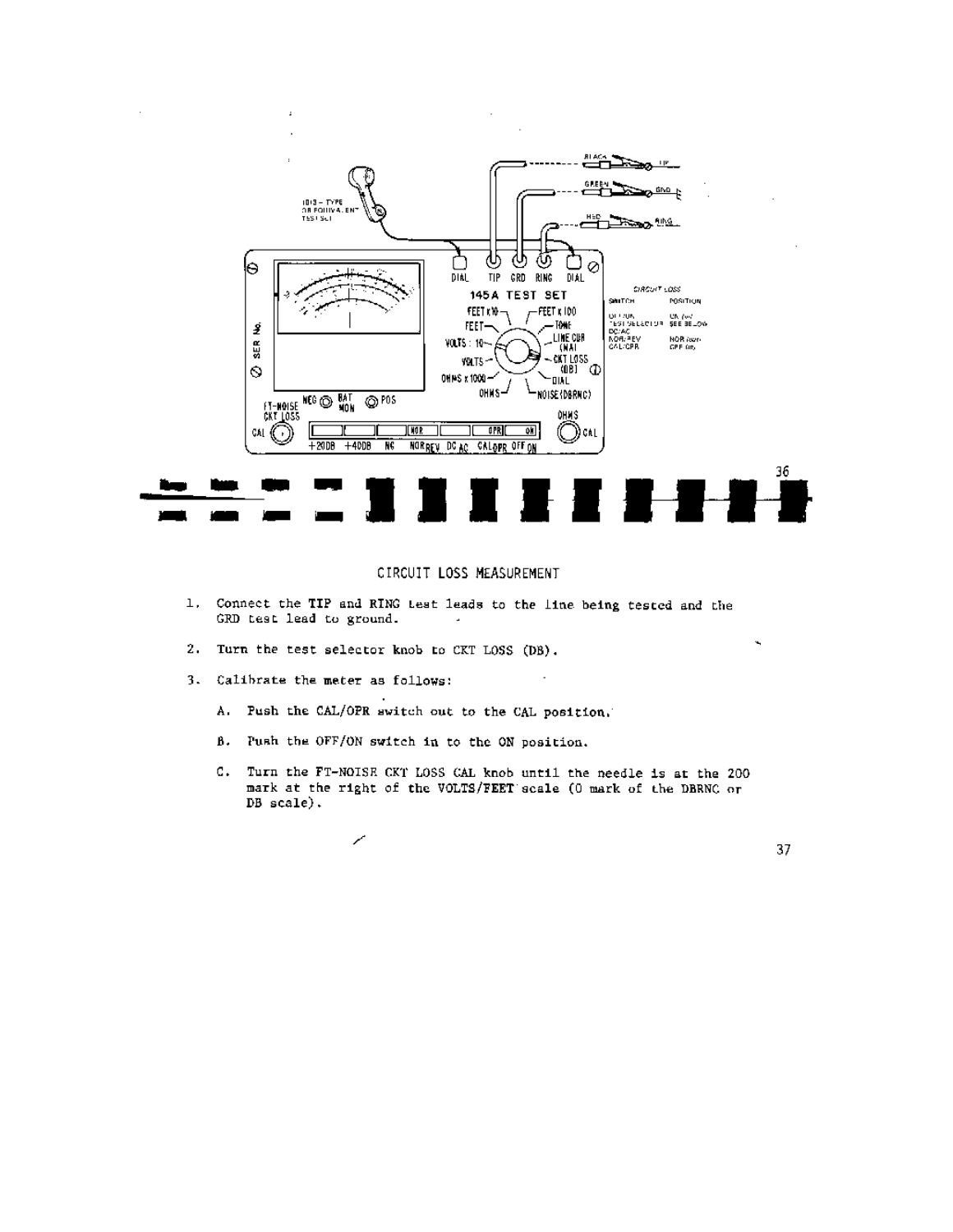# CIRCUIT LOSS MEASUREMENT, continued

- NOTE: When you calibrate, check that the +20DB, +40DB, and NG switches are not depressed.
- D. Push the CAL/OPR switch in to the OPR position.
- E. Push the NOR/REV switch out to the NOR position.
- 4. Turn the test selector knob to DIAL.

 $\overline{1}$  $\ddot{\phantom{a}}$  $\ddot{\phantom{a}}$ 

- 5. Connect the cord clips of a 1011 or 1013 Test Set to the terminals marked DIAL on the 145A TEST SET. Dial the central office milliwatt  $(1000 \text{ Hz to } 0 \text{ dBm})$  supply.
- 6. When you hear the milliwatt tone, turn the test selector knob from the DIAL position to the CKT LOSS (DB) position.
- 7. Read the circuit loss on the DB scale.

╱

 $\cdot$ 

![](_page_22_Picture_8.jpeg)

NOTE: If there is a gain device, use the attenuators to measure the gain. With the +40DB switch depressed, the actual gain of the circuit is 40 decibels minus the reading on the meter.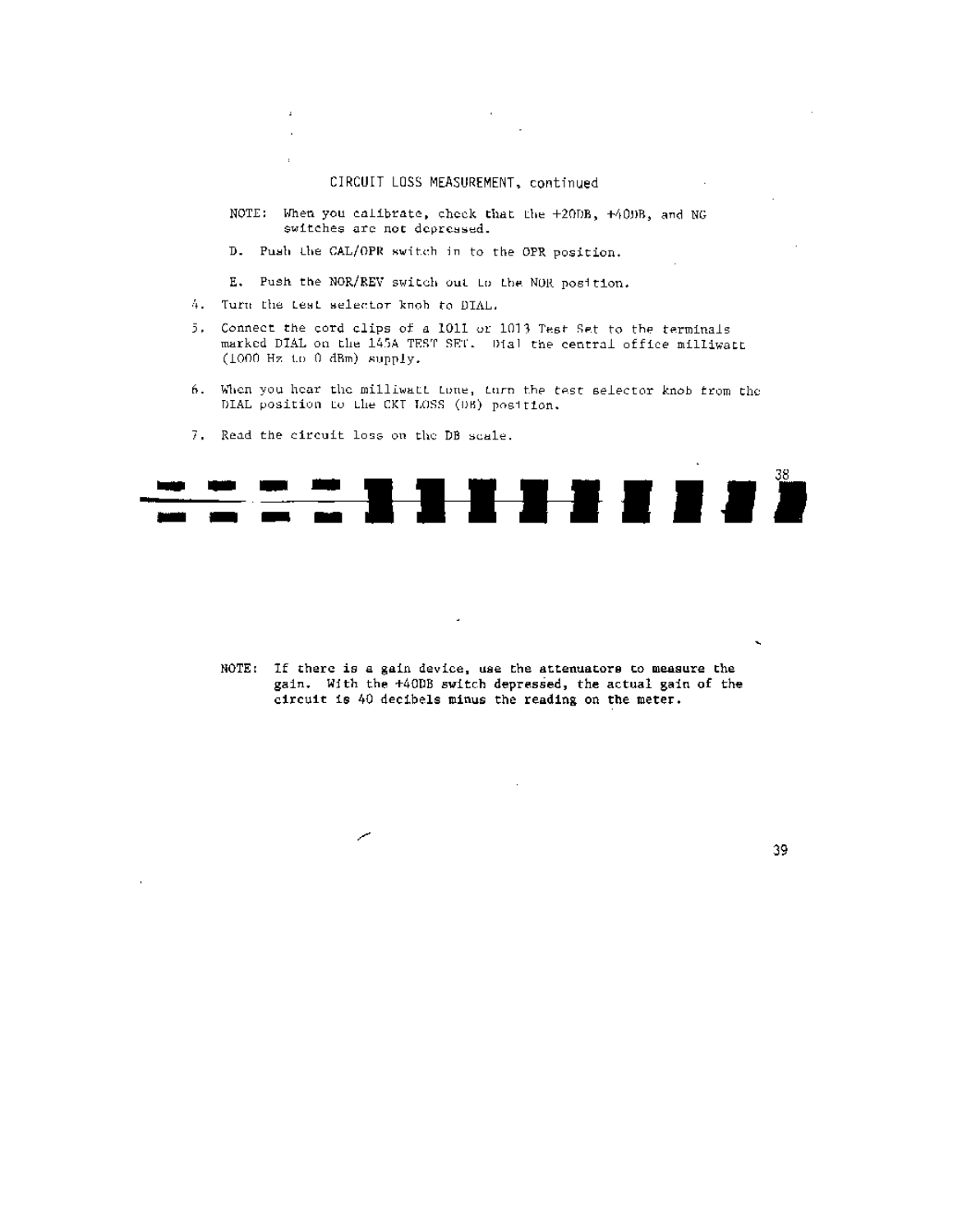![](_page_23_Figure_0.jpeg)

#### METALLIC NOISE MEASUREMENT

- 1. Connect the TIP and RING test leads to the pair being measured. Connect the green (CRD) lead to the sheath or building ground.
- 2. Turn the selector knob to NOISE (DBRNC).
- 3. Calibrate the meter as follows:
	- A. Move the CAL/OPR switch out to the CAL position.
	- B. Push the OFF/ON switch in to the ON position.
	- C. Turn the FT-NOISE CKT LOSS CAL knob until the needle is at the 200 mark at the right of the VOLTS/FEET scale (0 mark of the DBRNC or  $DB scale$ .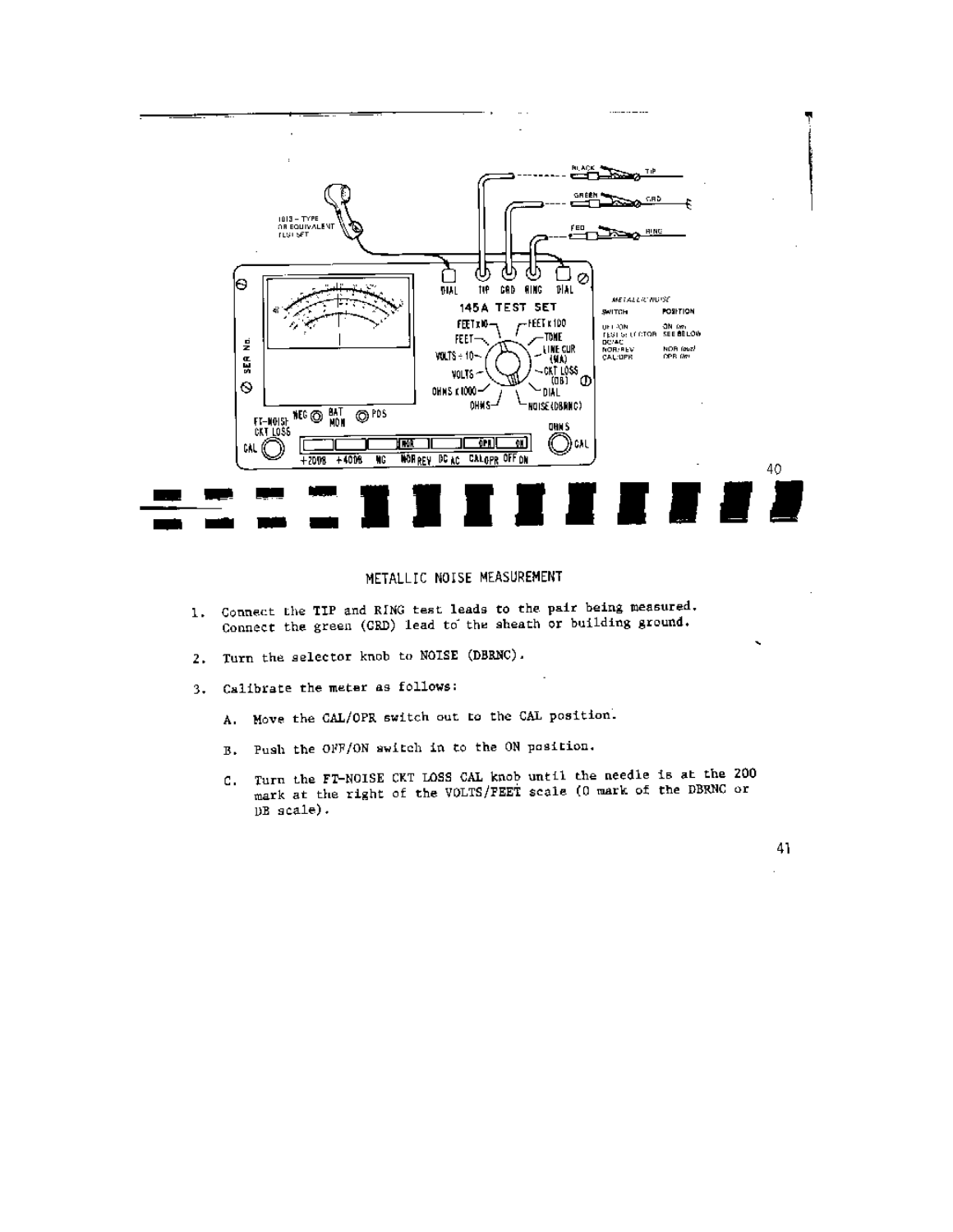#### METALLIC NOISE MEASUREMENT, continued

NOTE: When you calibrate, check that the +20DB, +40DB, and NC switches are not depressed.

- 4. Turn the test selector knob to DIAL.
- 5. Connect the cord clips of a 1011 or 1013 Test Set to the terminals marked DIAL.
- 6. Place the NOR/REV switch in the but or NOR position.
- 7. Push the CAL/OPR switch in to the OPR position.
- 8. Dial the central office quiet termination.
- 9. When the ringing stops, furn the selector knob to the NOISE (DBRNC) position.

![](_page_24_Picture_8.jpeg)

10. Read metallic noise on the DBRNC scale.

The Bell System objective noise limit is 20 dbrnc. Loops with noise in excess of 30 dbrnc should be corrected.

NOTE: If it is necessary to read noise levels exceeding 40 dbrnc, use the +200B switch to increase the range to 60 dbrnc or the +40DB switch to increase the range to 80 dbrac. With both switches depressed (200B + 40DB = 60DB) the range will increase to 100 dbrnc.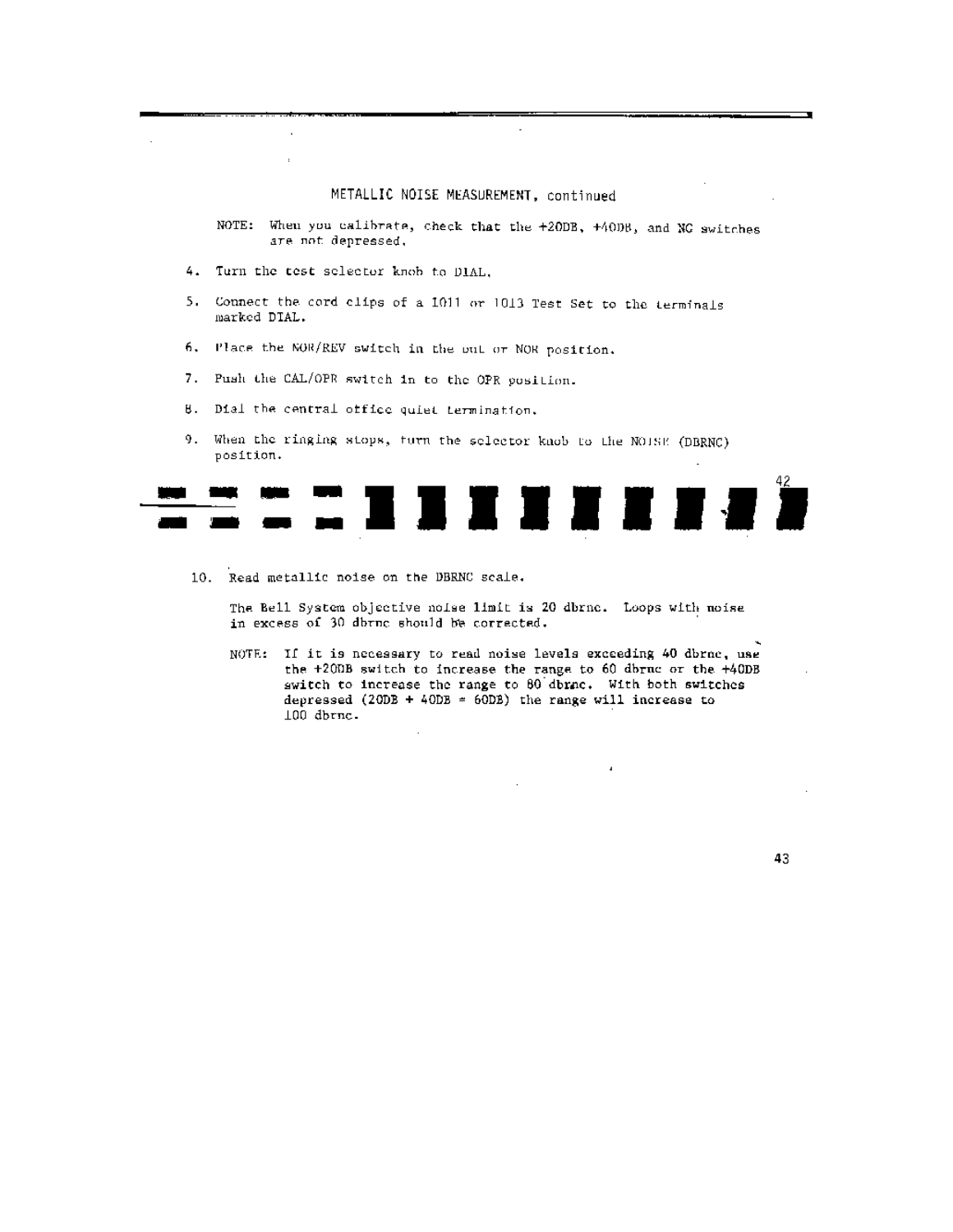![](_page_25_Figure_0.jpeg)

LONGITUDINAL NOISE MEASUREMENT

- Connect the ground test lead to either the building ground or the cable 1. sheath. Connect the TIP and RING test leads to the pair being tested.
- 2. Follow steps 2 through 7 as given for metallic noise measurement on pages 41 and 42.
- 3. Depress the NG switch.
- 4. Read the noise to ground on the DBENC scale.

NOTE: Use the +20DB and/or the +40DB switches to increase the range.